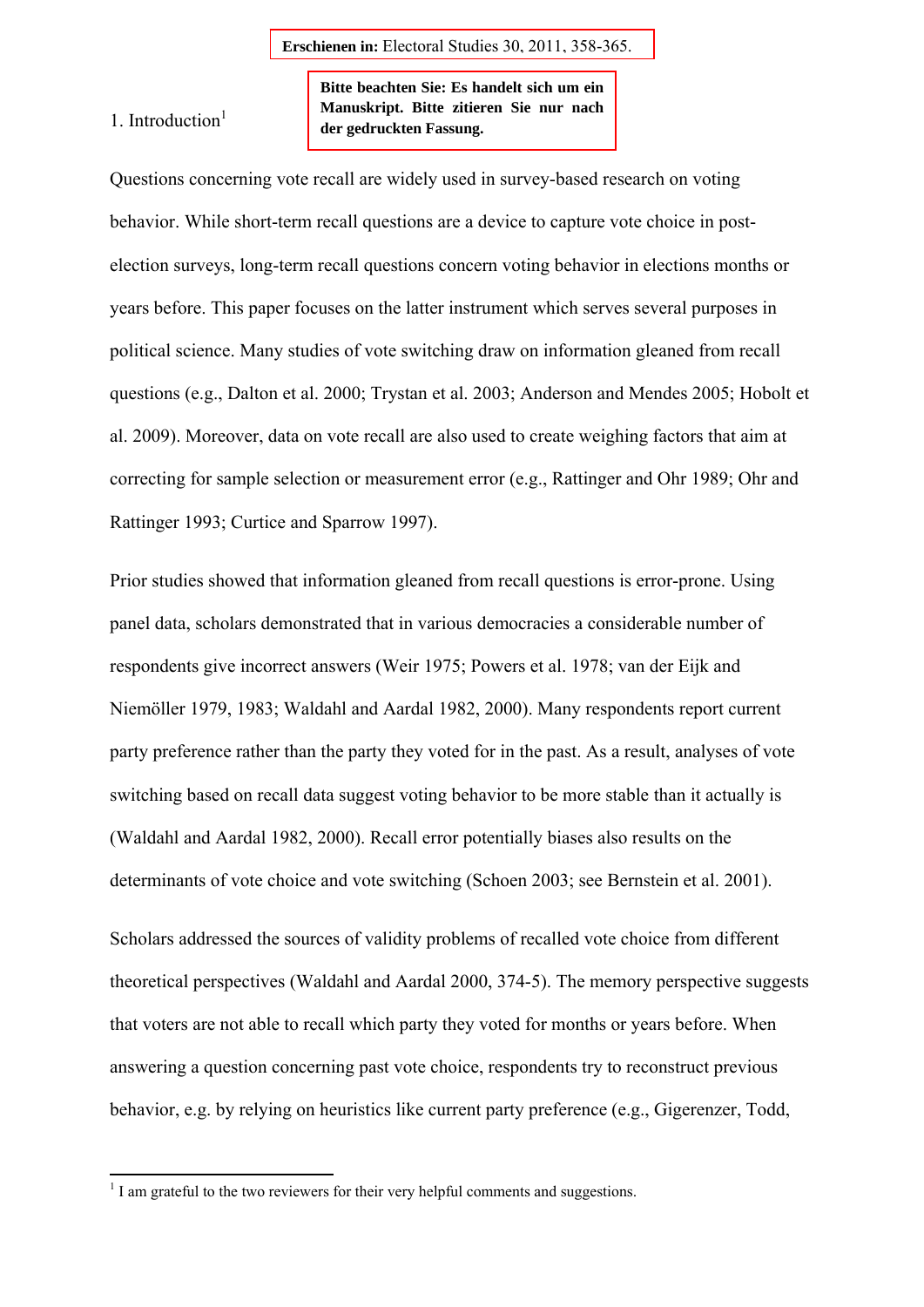and ABC Group 1999; Joslyn 2003). Moreover, processes of motivated reasoning could lead to unconscious changes in the information stored in long-term memory (Kunda 1990; Taber and Lodge 2006). Accordingly, a respondent might retrieve information from memory that differs considerably from the one stored when she cast her vote. Finally, the consistency view implies that respondents correctly remember vote choice but they do not want to disclose it. For example, they might feel uncomfortable giving a different party than the one they currently prefer (e.g., Festinger 1957). Obviously, these arguments might interact as, for example, memory problems might be conducive to consistency effects.

Relying on these perspectives, empirical analyses of the sources of recall error addressed three sets of factors. First, factors external to the respondent include the length of the interval between subsequent panel waves and changes in the party system (Himmelweit et al. 1978, 1985; van der Eijk and Niemöller 1983; Granberg and Holmberg 1988). Since these factors are constant in a given survey, they can account for differences between surveys but not between respondents within a survey.

The second set of factors comprises rather stable voter characteristics including age, education, interest in politics, political efficacy, political knowledge, and party identification (Converse 1962; Powers et al. 1978, 386; Weir 1975; Waldahl and Aardal 1982). Findings in this literature are interpreted in terms of different models of recall error. While age is used as an indicator of the deterioration of a voter's cognitive capacity, party identification is often conceived as a factor conducive to motivated reasoning or social desirable responses. Irrespective of differences in theoretical perspectives, findings on these determinants suggest that respondents in a cross-section survey giving unreliable answers concerning prior vote choice can be identified by checking a handful of stable voter characteristics. As a result, these observations might be removed from analyses or their answers might be replaced by corrected information.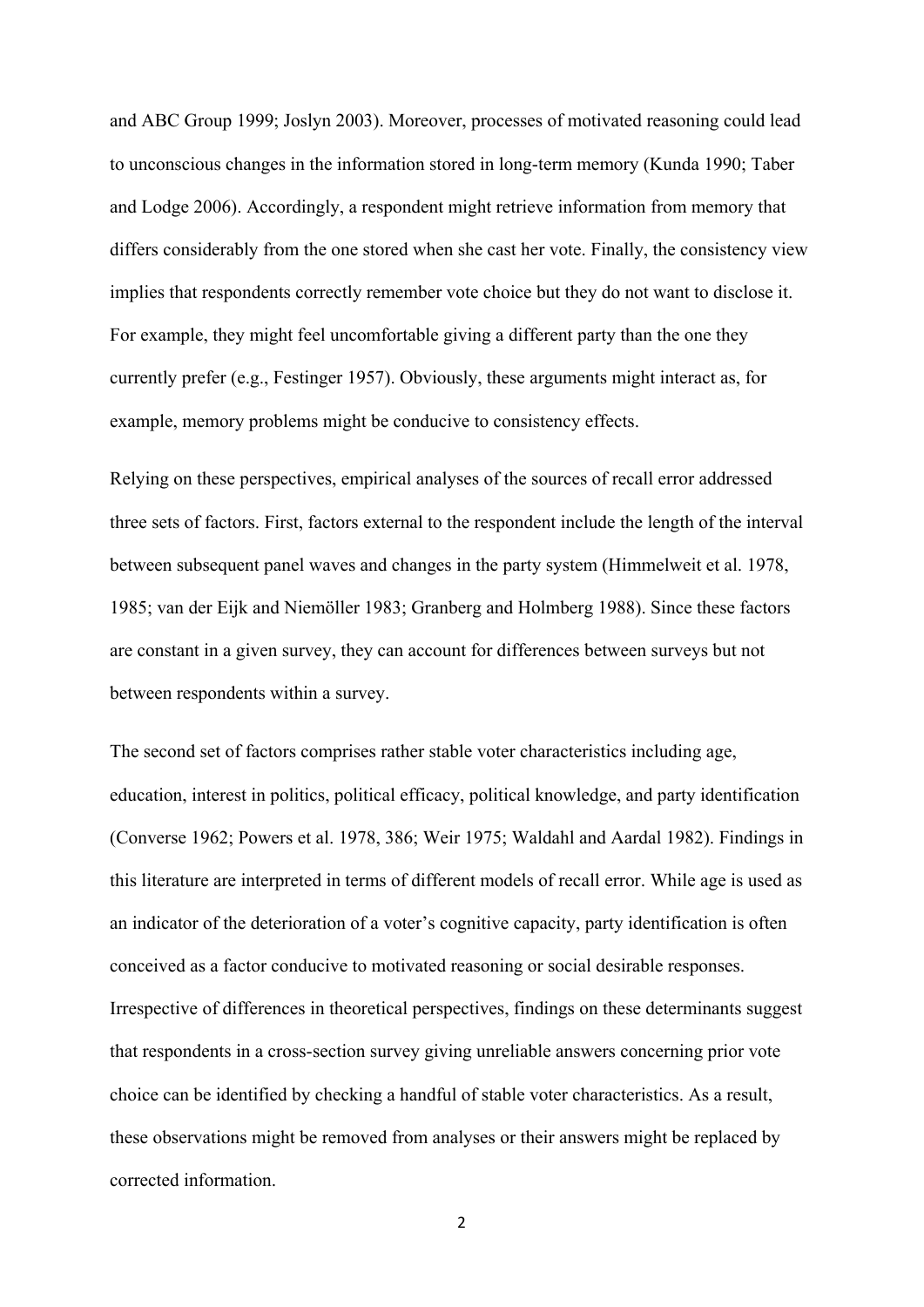According to the third line of research, information about the process of forming party preferences is crucial to identify respondents giving incorrect answers when asked to give their prior vote choice. In this view, the clarity of prior vote choice is an important factor (van der Eijk and Niemöller 1979; 1983, 123-128). Wavering and considering different parties before an election increase the probability that a person will recollect ambiguous information when thinking about previous vote choice. Moreover, changes in party preference make inaccurate responses to recall questions substantially more likely (van der Eijk and Niemöller 1979, 1983; Waldahl and Aardal 1982, 2000). Though scholars draw on different theoretical perspectives, they agree on a general implication of this line of reasoning: false answers concerning vote recall are not confined to a subsection of the electorate defined by inert voter characteristics. Data from cross-section surveys are thus not particularly helpful in identifying those respondents who give false answers concerning vote recall.

This analysis extends on the latter line of research. More specifically, it maintains that voters who cast a split ticket are disproportionately likely to give incorrect responses when asked for prior vote choice. Relying on the memory approach, this hypothesis almost suggests itself. For one, a voter who correctly remembers that she cast one vote for Party A and one for Party B might have difficulties in determining which vote she cast for which party. For another, citizens who try to reconstruct prior behavior from vague impressions of previous vote choice might remember that they had positive feelings for different parties (see Joslyn 2003). Therefore, ticket-splitting is hypothesized to be conducive to recall error.

This hypothesis will be tested using panel data from Germany. In German federal elections voters have two votes which they can cast for different parties. The district ballot is cast for a local candidate, while the so-called second ballot, which is more important in determining the composition of parliament, is cast for a party. While up until the 1970s, in federal elections less than 10 percent split-tickets were cast, in recent elections the proportion split-tickets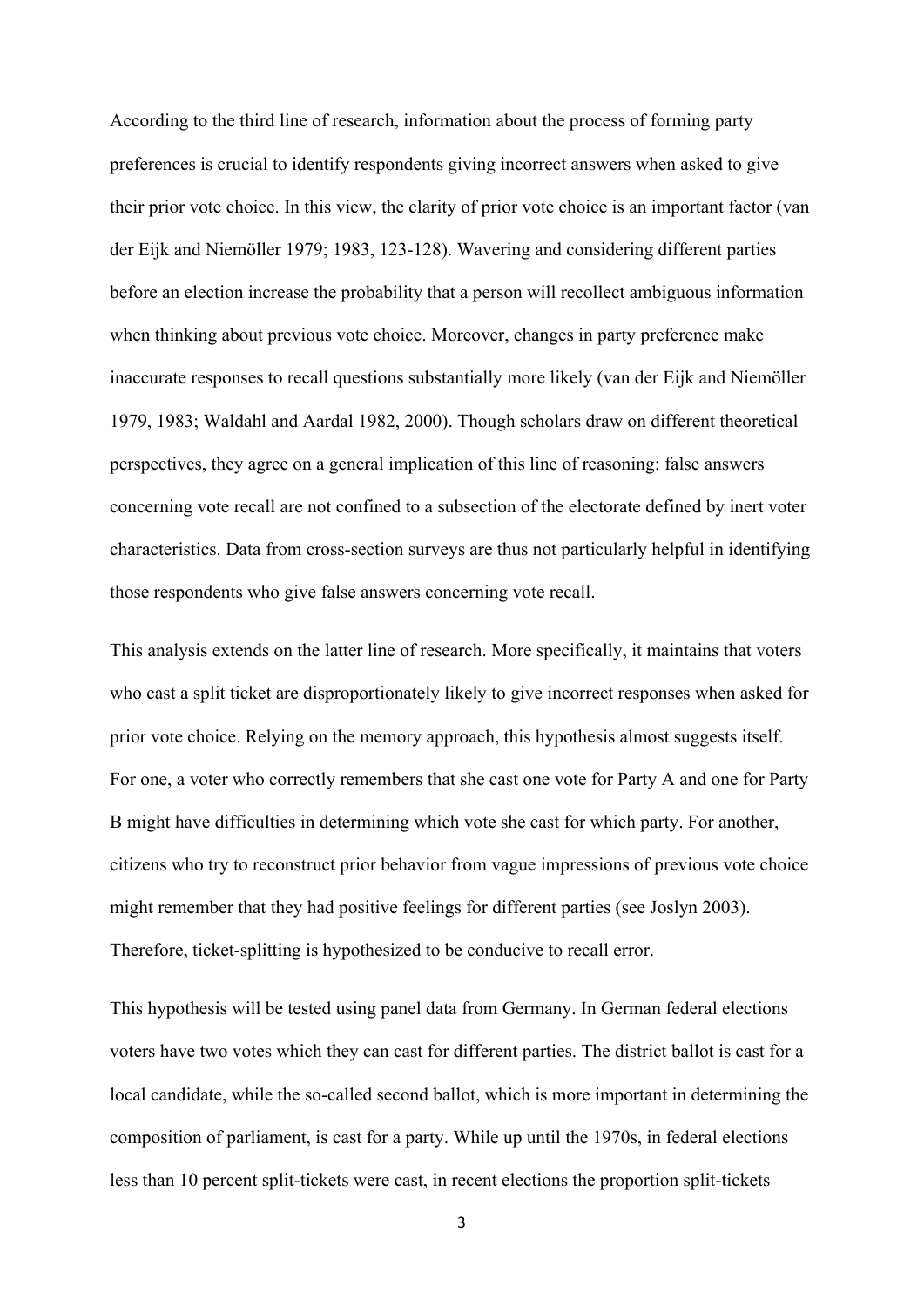increased to roughly 25 percent (Hilmer and Schleyer 2000; Namislo et al. 2006). The rise in split tickets is likely to have diminished the quality of vote recall if ticket-splitting is conducive to recall problems. Whether this effect exists will be analyzed in the remainder of this paper.

#### 2. Data and Methodology

This paper utilizes data from three panel surveys conducted from 1998 to 2008. As Table 1 shows, initial interviews were conducted during the 1998 to 2005 German federal elections. Respondents in the 1998 and 2002 panels were re-interviewed at the subsequent election, while 2005 interviewees were asked for another interview at midterm. Like many panel surveys, these panels suffer from considerable panel attrition. While in 2002 half of the 1998 respondents were re-interviewed, the two remaining studies feature much lower re-interview rates.

### – Table 1 about here –

Recall accuracy is measured by the wave-2 question whether respondents happen to remember for which party they cast their party vote in the preceding federal election. If a respondent gives the same party as in the wave 1-interview she is coded 1 while incorrect answers are coded 0. Respondents had considerable problems giving correct answers when asked for which party they had cast their second ballot. At least one third of the reinterviewed persons responded that they could not remember or gave an incorrect response (Table 2). These rates of recall error are rather high as compared to results from other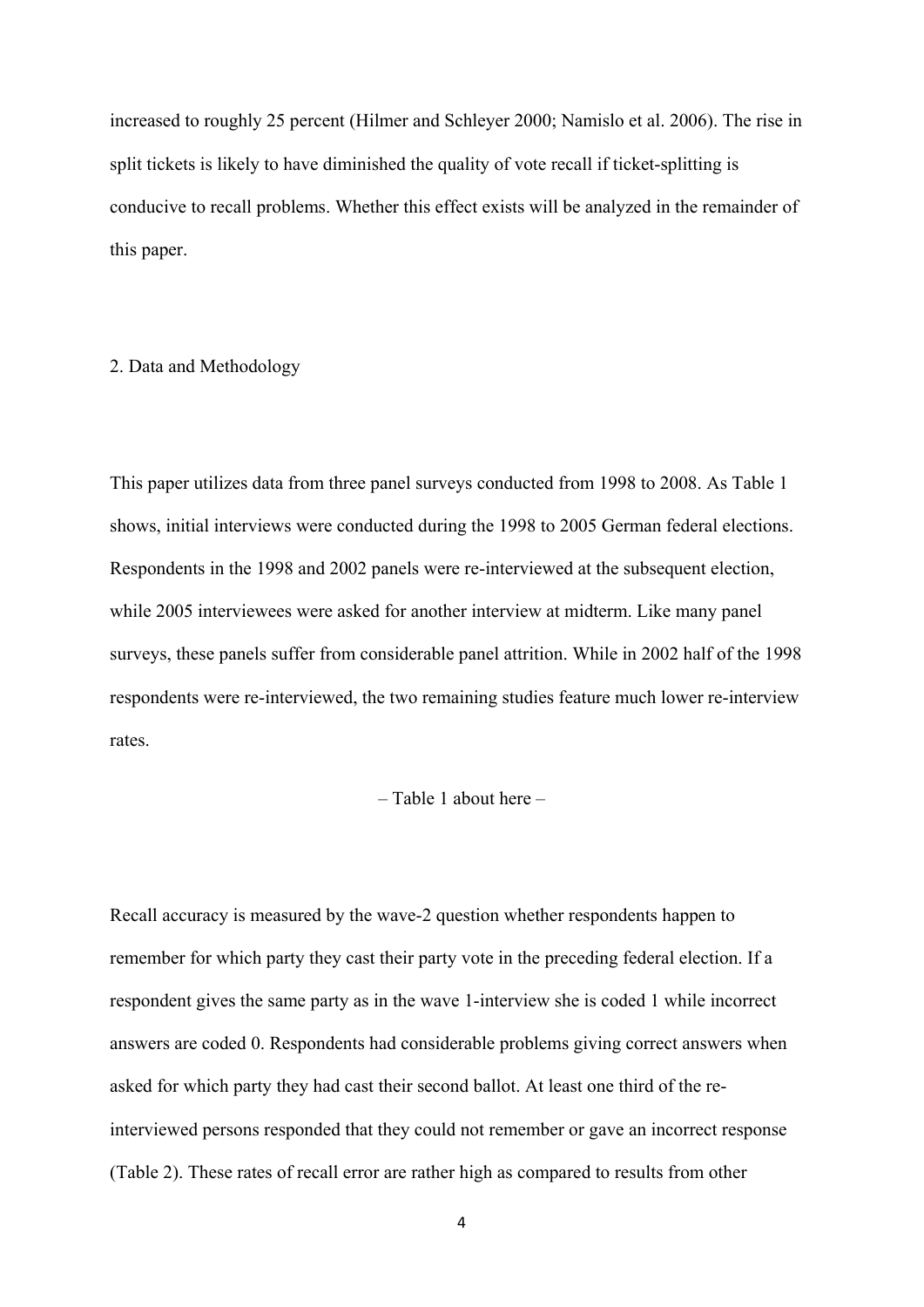countries (Himmelweit et al. 1978; van der Eijk and Niemöller 1983; Waldahl and Aardal 2000).

The results reported in Table 2 suggest that ticket-splitters have considerably greater difficulties to answer the recall question correctly than straight-ticket voters. In the latter group, at least seven in ten respondents managed to give a correct answer. By contrast, almost two in three ticket-splitters responded erroneously when asked which party they voted for in the previous election. $2$ 

As the 2005-2008 data include information on the recall of both district and party votes, these data allow a further exploration of the relationship between patterns of ticket-splitting and recall accuracy. The evidence shows that 12 percent of the straight-ticket voters happened to give inaccurately a split ticket, whereas more than 50 percent of the ticket-splitters said that they had cast a straight ticket in 2005. Accordingly, recalling straight-tickets appears to be easier than remembering split tickets. Taking a closer look at the misreports given by ticketsplitters, 8 out of 72 respondents reported a straight ticket for a party they had cast neither the district nor the party vote in 2005. A majority of the remaining respondents reported a straight-ticket for the party they voted for with the district, rather than the party, vote. As in Germany major parties generally receive more district than party votes, it comes as no surprise that major parties got more recalled votes than actual votes in the 2005 election, whereas small parties tend to do worse in retrospect than at the actual election.

– Table 2 about here –

<sup>&</sup>lt;sup>2</sup> Nonvoters were excluded from the analysis because they cast neither a straight nor a split ticket. Since only a tiny proportion of wave-1 respondents indicated non-voting this decision does not alter the substantive findings.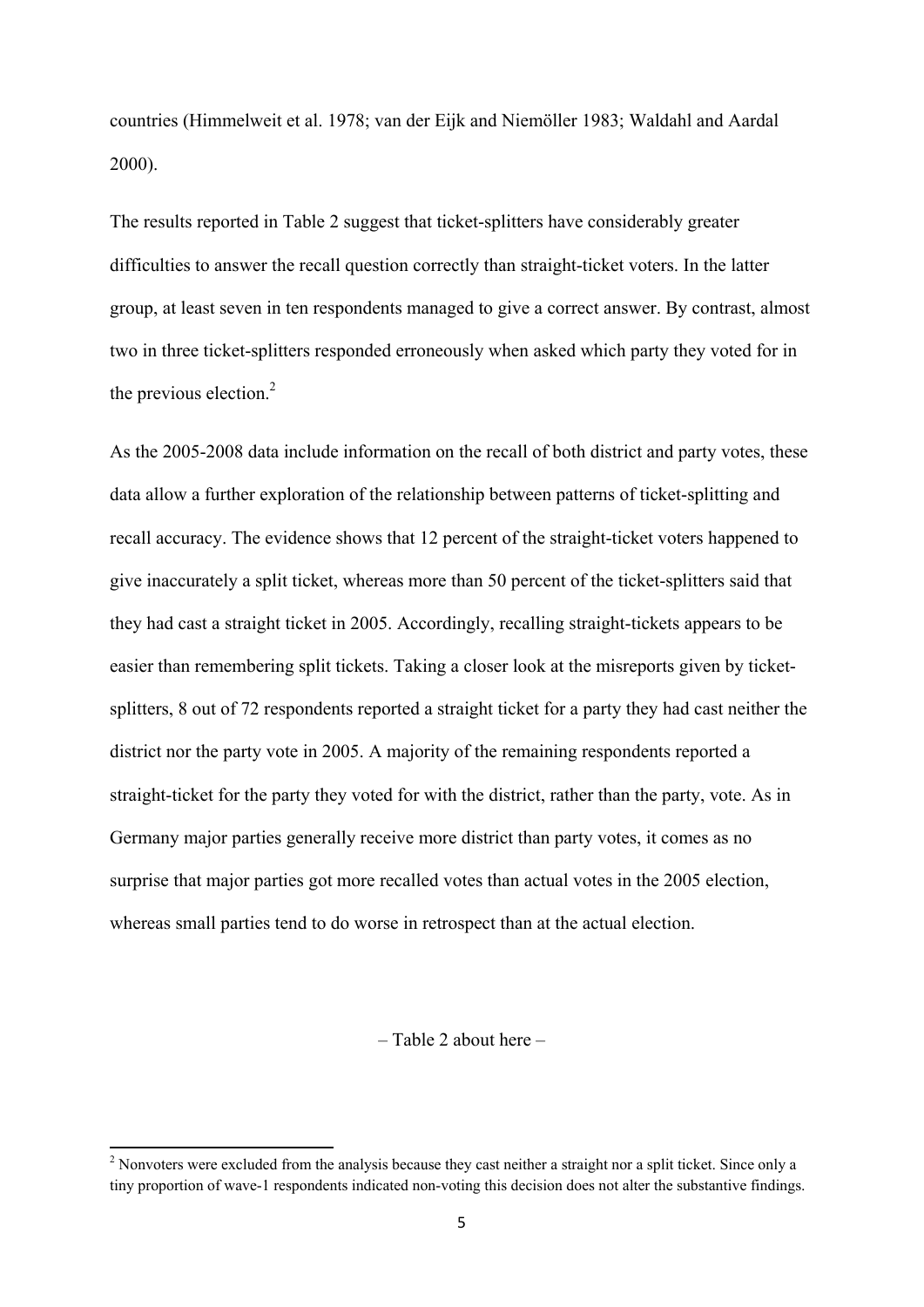Though valuable, these analyses rest on a debatable assumption: it cannot be taken for granted that the wave-1 reports of voting behavior in general and ticket-splitting in particular are valid. Prior research demonstrated that after an election the accuracy of recall concerning vote choice drops quite quickly (e.g., Wright 1993; Atkeson 1999; Belli et al. 1999). It might also be objected that pre-election vote intentions differ from actual voting behavior (e.g., Chan and Yeung 1991; DeSart and Holbrook 2003; Callegaro and Gasperoni 2008). Although the data used in this analysis do not permit to validate responses concerning vote choice, this issue might be tackled indirectly. Prior research suggests that the validity of vote intentions and vote recalls decreases as the temporal distance to the election increases (e.g., Crespi 1988; Lau 1994). Accordingly, survey reports on ticket-splitting might become less accurate as the time lapse between an interview and the Election Day increases. Given the comparatively low rate of correctly recalled split-tickets reported in the previous paragraph, this hypothesis appears to be particularly plausible.

To address this issue, I ran logistic regressions with reported ticket-splitting as dependent variable and the temporal distance between interview and the election as predictor. In the first set of regressions, only post-election interviews were included to test whether voters forget split-tickets particularly quickly. The second set of analyses includes both pre- and postelection interviews and thus permits testing whether the lapse of time between the interview and Election Day increases the inaccuracy of voters' reports on ticket-splitting. As the results reported in Table 3 and 4 demonstrate, neither hypothesis is borne out by the evidence. While voters appear to face considerable difficulties recalling ticket-splitting over a four-yearperiod, within the weeks before and after an election the likelihood of reporting ticketsplitting is not correlated with the timing of interviews. Accordingly, we might conclude that measurement error in reports of ticket-splitting, though probably considerable, is not correlated with the timing of interviews.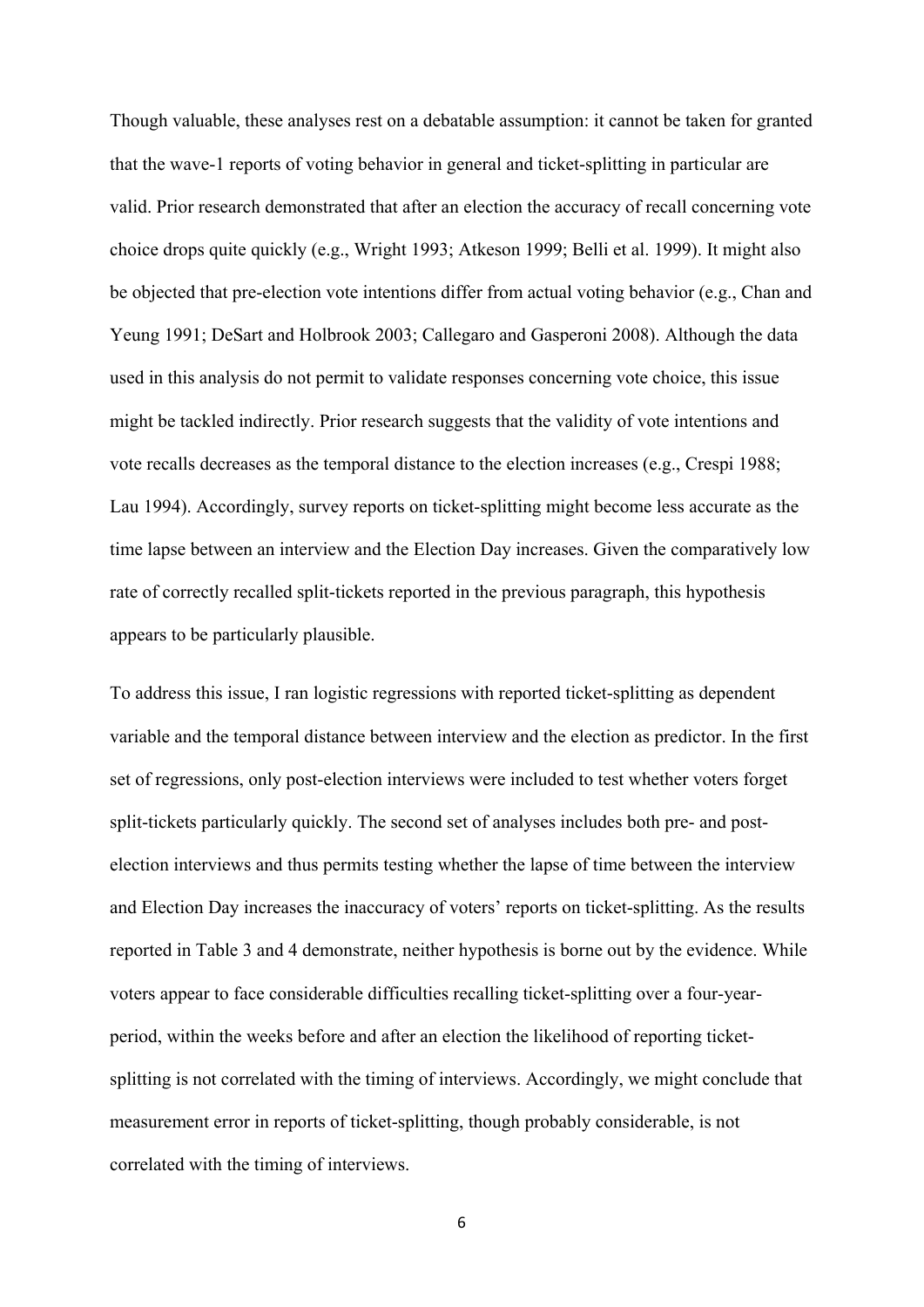– Table 3 and 4 about here –

So, now I turn to the analysis of the determinants of recall accuracy. The main predictor variable of recall accuracy is (reported) ticket-splitting in the previous election. It might be argued that ticket-splitting in the current election might also be conducive to inaccurate recall of prior voting behavior since it might increase the likelihood of voter confusion. To test this hypothesis, the analysis controls for current ticket-splitting. As shown in the above review, ticket-splitting is not the only potential factor of recall accuracy. To avoid interpreting spurious correlations as substantive effects this analysis controls for all individual-level variables prior studies have demonstrated to make a difference in recall accuracy. Specifically, the following control variables are included: age, education, interest in politics, internal efficacy, political knowledge, party identification, clarity of partisan preference, and change in vote choice. In addition, the timing of interviews in the previous election is included as control variable because this variable might play a role in recall accuracy after other factors are controlled for.

A methodological objection against this analysis stems from the high rates of panel attrition. It is well-known from prior research, that panelists are not a random sample out of the respondents of an initial cross-section (Kalton, Kasprzyk, and McMillen 1989; Couper 1997). Selective panel mortality might thus inhibit generalizations from panel data to the public as a whole. To address this issue, I ran Heckman probit selection models to test whether the findings on the determinants of recall accuracy are sensitive to sample selection bias. As the results presented in Table A1 in Appendix B show, the hypothesis that the outcome equation and the selection equation are independent cannot be rejected. What is more, the analyses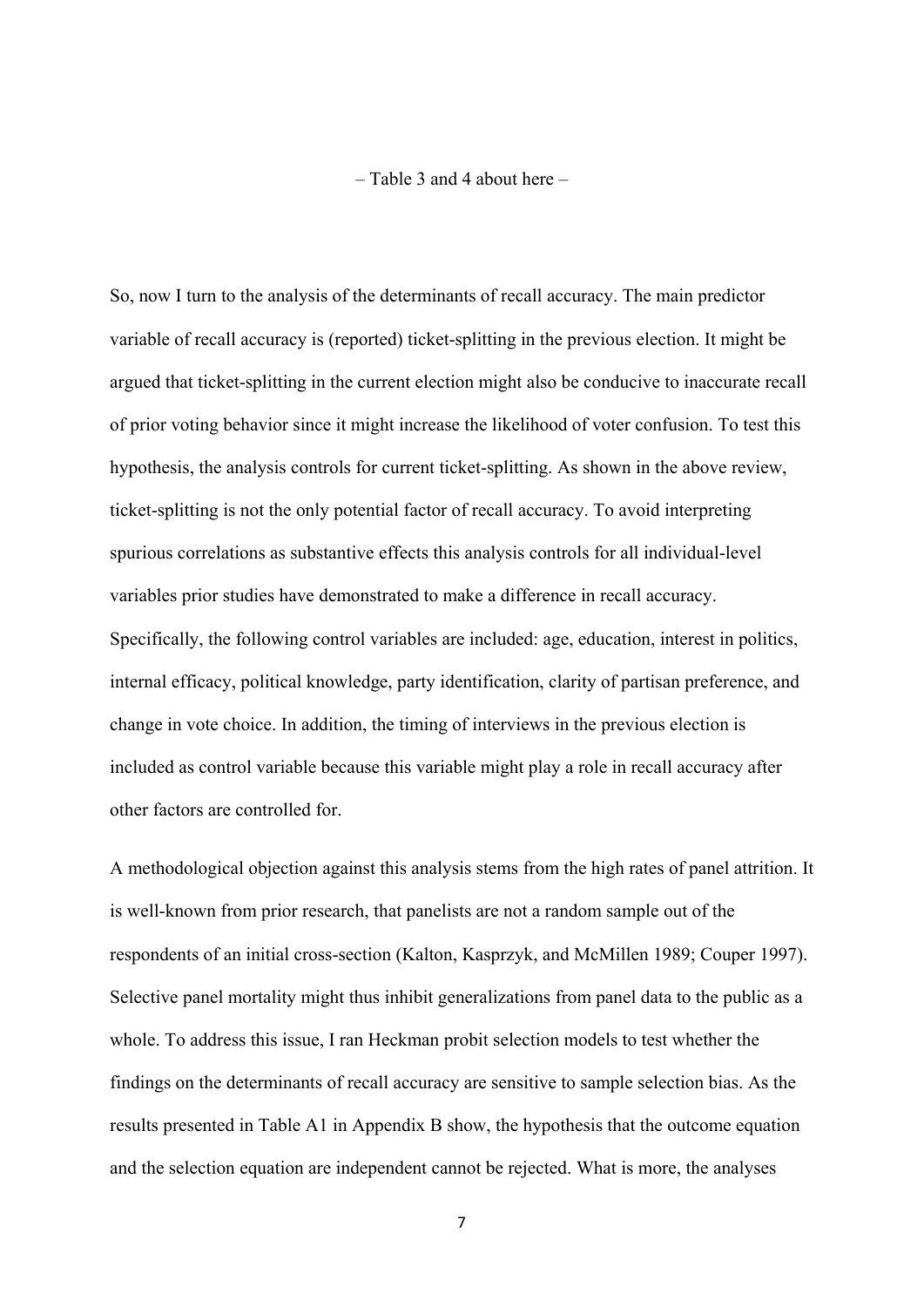accounting for sample selection bias confirm the substantive findings on the role of ticketsplitting (and all other predictors) resulting from logistic regression. Thus, in the next section the results from logistic regression will be reported.

### 3. Results

The results reported in Table 5 show that voter characteristics do not contribute much to explaining recall accuracy. The respondent's age and education virtually do not make any difference. The effects of party identification, political knowledge, and internal efficacy do not pass conventional levels of statistical significance. Moreover, the signs on the coefficients of these predictors are not always in accordance with prior research and theory. In the 2005 to-2007/8 panel, for example, political knowledge tends to decrease, rather than increase, recall accuracy. To account for this surprising finding, we might speculate that knowledgeable voters learned which party they should have voted for in the prior election. Alternatively, it might be argued that election campaigns temporarily increase political knowledge in the electorate, thereby rendering it a less valuable indicator of politically relevant cognitive capacities and processes.

High levels of interest in politics, however, rather consistently increase recall quality by a substantive margin. Likewise, clarity of partisan preference considerably affects the quality of recall. Respondents who had a strong issue-based preference for the party they voted for are much more likely to give correct responses than citizens who did not prefer this party in terms of issues. The timing of interviews does not exhibit consistently sizable effects. The evidence suggests, however, that the likelihood of correctly recalling the 1998 vote choice in 2002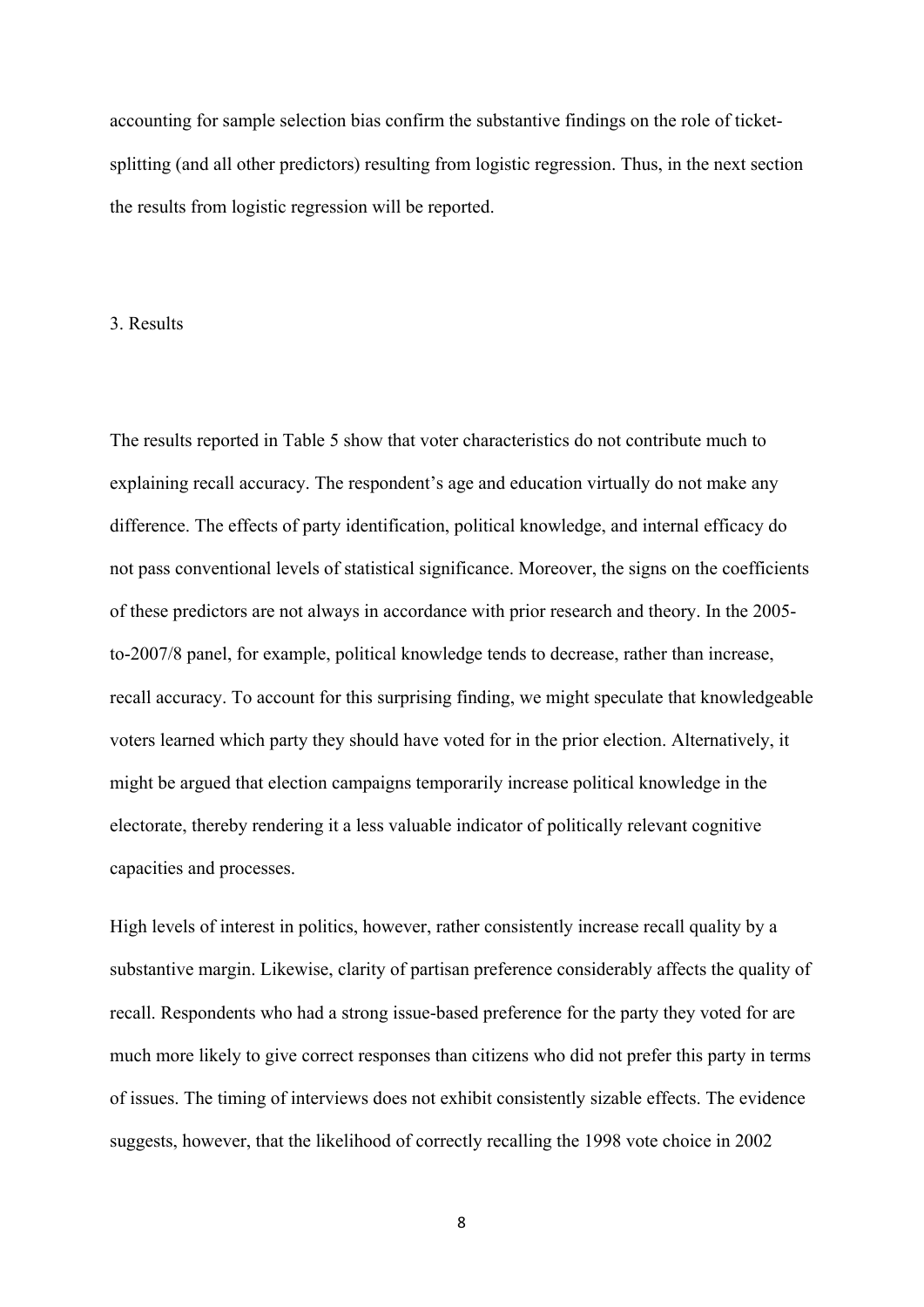depends on the timing of the 1998 interview, with reports given near Election Day being particularly likely to be accurately recalled four years later.

– Table 5 about here –

The analysis reveals that ticket-splitting is indeed a factor detrimental to the accuracy of vote recall three or four years later, even when relevant behavioral and attitudinal variables are controlled for. The coefficients on ticket-splitting are, as expected, negatively signed and pass the 1-percent-level of statistical significance. In order to assess the substantive significance I calculated probabilities of accurate recall from the results reported in Table 5, while setting the remaining variables in the model to their mean, median, and mode, respectively. The results depicted in Figure 1 show that among voters who did not switch party preference ticket-splitting decreased the probability of correctly answering the question concerning previous voting behavior by 12 point in 2002, by 11 points in 2005, and by 25 points in 2008. When it comes to vote switchers, the negative effect of ticket-splitting on recall accuracy is even stronger. Casting a split-ticket in the previous election decreased the likelihood of correct recall by 22 points in 2002, by 26 points in 2005, and by 42 points in 2008. Leaving aside the findings from the 2002-2005 panel, the differences in probabilities are statistically significant at the 95-percent-level. Thus, it is warranted to conclude that ticket-splitting is a factor of low quality-answers to recall questions concerning prior voting behavior in Germany.

– Figure 1 about here –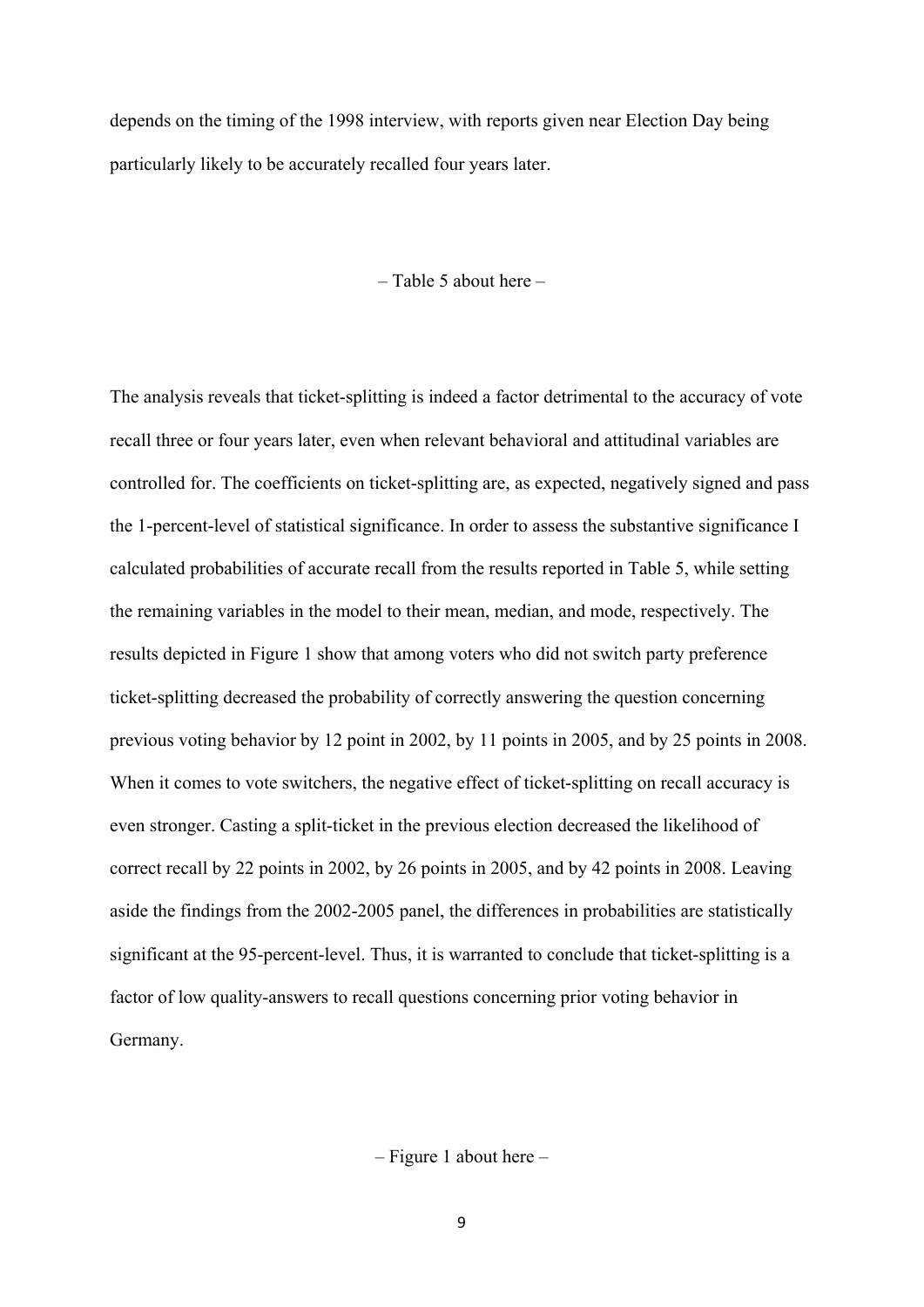At the same time, ticket-splitting is not as powerful in shaping recall quality as changes in vote choice. As the results displayed in Figure 1 indicate, in the 1998-2002 panel, among ticket-splitters vote switching decreased recall accuracy by more than 50 points, while among straight-ticket voters the negative effect is more than 40 points. These effects are considerably stronger than those exhibited by ticket-splitting. In the 2005-2008 panel survey, however, ticket-splitting rivals changes in party preference in deteriorating recall quality. This finding underscores the role of ticket-splitting in decreasing the accuracy of answers concerning previous voting behavior in Germany.<sup>3</sup>

Reported ticket-splitting in the election held shortly before or after the interview, by contrast, does not affect recall accuracy. Information about currently casting votes for different parties thus appears not to confuse respondents when recalling prior vote choice. As this finding holds even when ticket-splitting in the previous election is removed from the equation (not reported in tables), the evidence suggests that this information does not play any role in the processes preceding voters' responses concerning vote choice in an election held several years ago.

# 4. Conclusion

This analysis demonstrated that ticket-splitting is an important source of recall error in Germany. Ticket-splitting in turn is driven by election-specific factors, including strategic

<sup>&</sup>lt;sup>3</sup> Additional analyses (not reported in tables) are not particularly supportive of the notion that high levels of political involvement decrease the negative impact of previous ticket-splitting on recall accuracy. Only the 2005- 8 analysis provides some mildly confirming evidence. Moreover, there is no support for the hypothesis that the effect of reported ticket-splitting is moderated by the timing of the interview.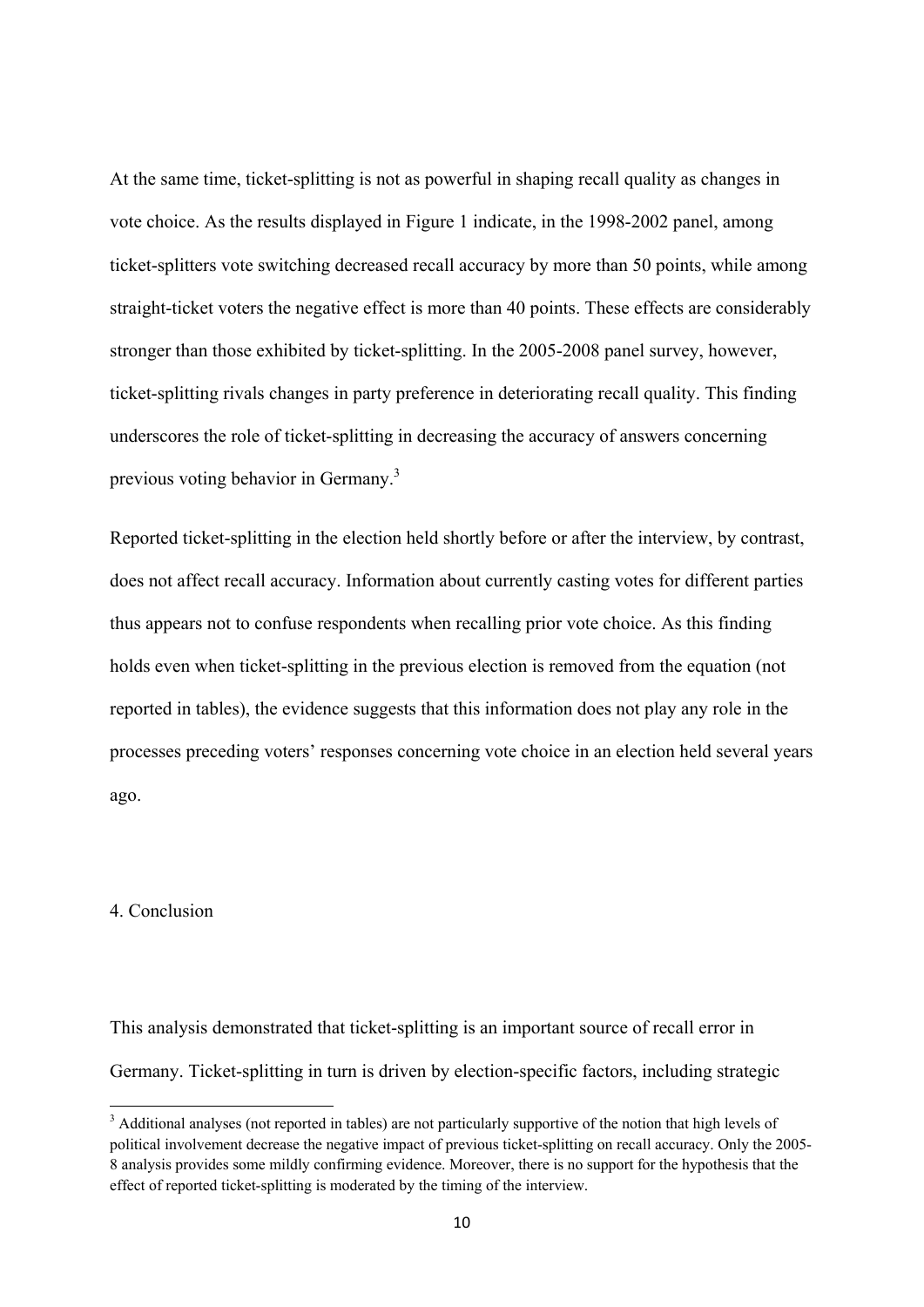incentives and conflicting evaluations of parties and candidates, rather than by inert voter characteristics (Fiorina 1992; Born 1994; Burden 2009). As a consequence, ticket-splitters in one election are not particularly likely to cast a split-ticket in the next election. $4$  Thus, information gathered in a survey is not very valuable in identifying which respondents cast split tickets in the previous election and are thus likely to give false responses to recall questions concerning prior vote choice. In this respect, ticket-splitting resembles other factors that are powerful in explaining recall accuracy. So, this analysis lends credence to the notion that recall accuracy is not a stable voter characteristic.

This result leaves us with an uncomfortable situation. Scholars utilizing data from crosssection surveys have to rely on vote recall to measure prior vote choice but they virtually do not have any information valuable in determining which responses are correct. As a result, this measurement error can hardly be corrected. This implies that employing weights gleaned from vote recall is an error-prone procedure. It is thus not very powerful in correcting for bias, or it might even increase bias. Likewise, analyses of vote-switching that build on recall data might produce biased results and lead to false conclusions. As processes of partisan dealignment and increasing volatility suggest that vote-switching should be a main focus of electoral research, this conclusion turns out to be particularly far-reaching.

Given the considerable measurement error, it is tempting to think about completely abandoning recall questions concerning prior vote choice. Before accepting this conclusion, we should take a look at the putative costs and benefits of this decision. Abandoning recall questions implies giving up analyzing vote switching – unless we have valid panel data. Though particularly valuable, panel data are neither abundant nor without their own problems. Accordingly, many scholars in the field are likely to deem this price too high. A viable

<sup>&</sup>lt;sup>4</sup> In the data sets utilized in this analysis, ticket-splitting in two subsequent elections is only mildly correlated (Cramer's  $V < 0.20$ ).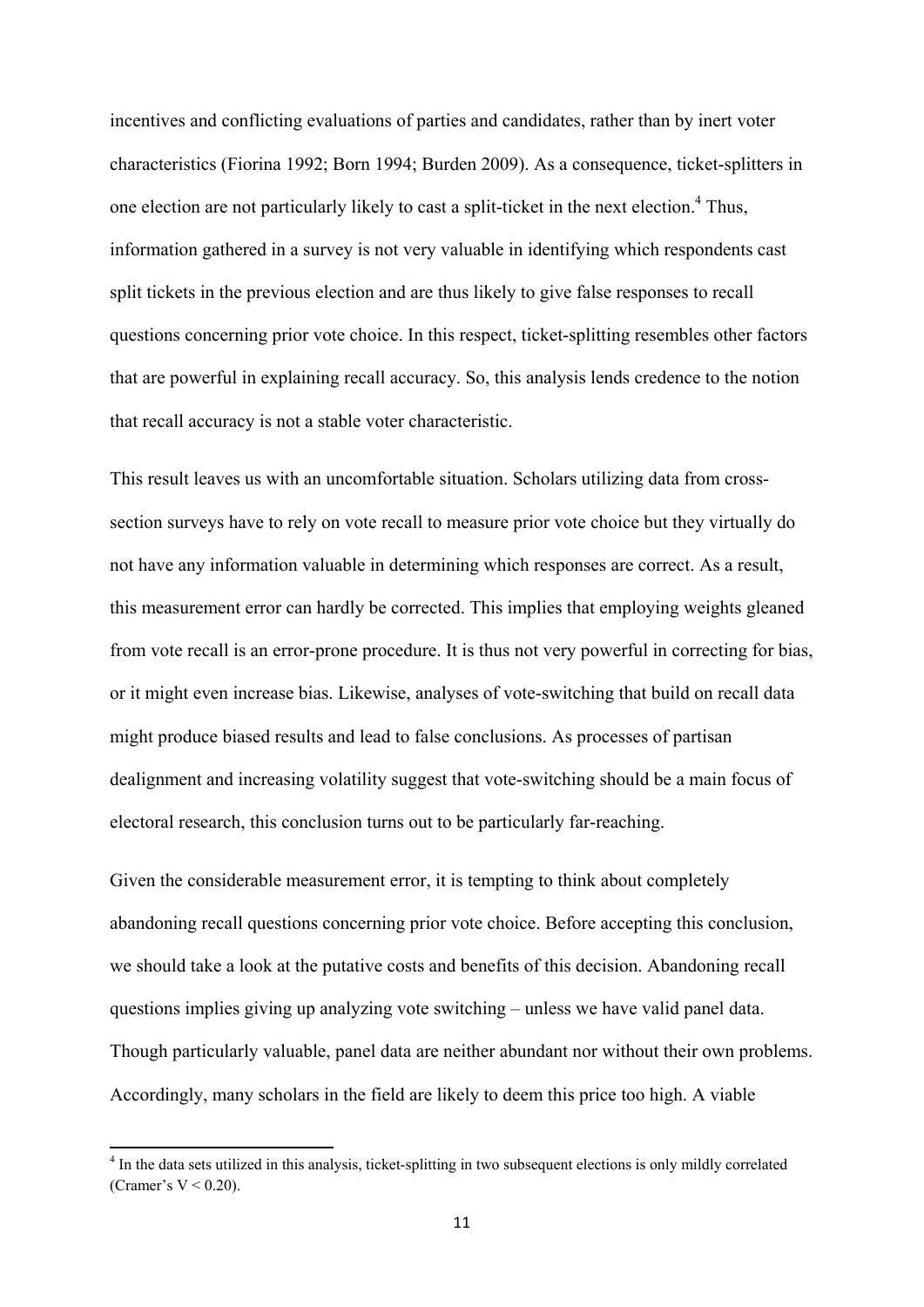strategy thus might look somewhat different: If better data are available recall data, of course, should be avoided. In the absence of better data, however, scholars might utilize recall data – and should spend as much effort as possible on critically assessing the validity of their findings. Given real-world constraints, this strategy is likely to improve our understanding substantive issues without giving up methodological rigor.

The role of ticket-splitting in shaping recall accuracy suggests that the increase in split-tickets in recent German federal elections probably led to a decline in recall accuracy.<sup>5</sup> Moreover, the findings imply that electoral systems make a difference in recall accuracy. By providing voters with an opportunity to cast two or more votes, some electoral systems facilitate ticketsplitting. For one, voters who harbor conflicting evaluations of parties and candidates can express them in split tickets under two (or multiple) vote systems while in single-vote systems they cast a vote for a single candidate or party. For another, two- and multiple vote systems provide strategic incentives to cast split tickets (Fiorina 1992). Electoral systems thus do not only offer voters an opportunity to express political preferences in a more nuanced way but are also likely to affect the validity of vote recall.

Finally, this discussion suggests two avenues for future research. Aggregate-level analyses might address the role of various multiple-vote systems in shaping the rate of incorrect answers concerning vote recall. Individual-level analyses are suitable to analyze whether ticket-splitting under different electoral systems and social contexts exhibit effects on recall accuracy similar to those presented in this analysis. Since a considerable and increasing number of electoral systems provides citizens with at least two votes (e.g., Shugart and Wattenberg 2001), this line of research appears to be particularly fruitful.

<sup>&</sup>lt;sup>5</sup> Assuming that cognitive involvement improves the accuracy of vote recall, the present findings suggest that ticket-splitting does not necessarily imply much more complex political information- processing than casting a straight ticket.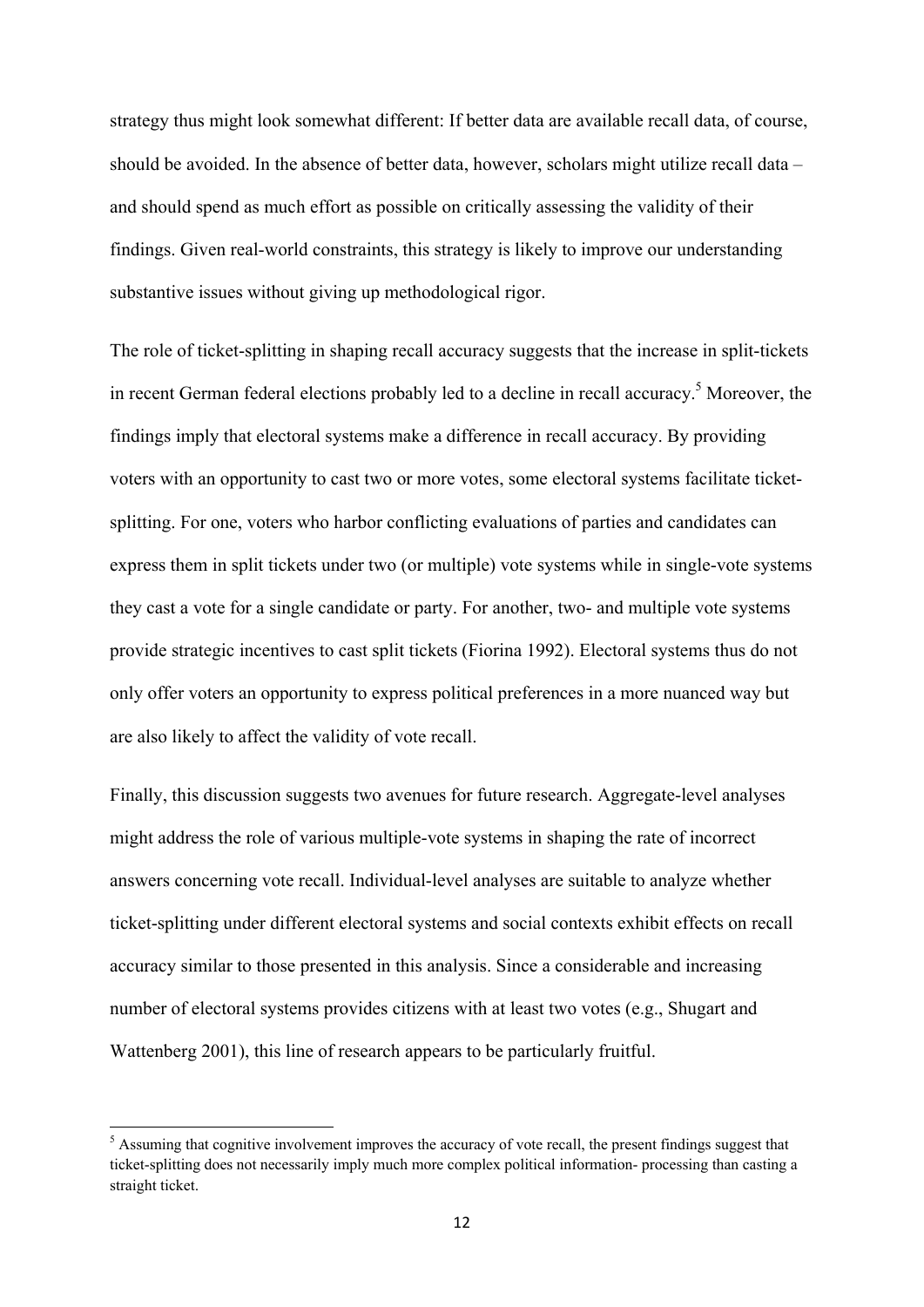- Anderson, C. J., Mendes, S. M., 2005. Learning to Loose: Election Outcomes, Democratic Experience and Political Protest Potential. British Journal of Political Science 36, 91-111.
- Atkeson, L. R., 1999. "Sure, I Voted for the Winner!" Overreport of the Primary Vote for the Party Nominee in the National Election Studies. Political Behavior 21, 197-215.
- Belli, R. F., Traugott, M. W., Young, M., McCongale, K. A., 1999. Reducing Vote Overreporting in Surveys. Social Desirability, Memory Failure, and Source Monitoring. Public Opinion Quarterly 63, 90-108.
- Bernstein, R., Chadha, A., Montjoy, R., 2001. Overreporting Voting. Why It Happens and Why it Matters. Public Opinion Quarterly 65, 22-44.
- Born, R., 1994. Split-Ticket Voters, Divided Government, and Fiorina's Policy-Balancing Model. Legislative Studies Quarterly 19, 95-129.
- Burden, B. C., 2009. Candidate-driven ticket splitting in the 2000 Japanese elections. Electoral Studies 28, 33-40.
- Callegaro, M., Gasperoni, G., 2008. Accuracy of Pre-election Polls for the 2006 Italian Parliamentary Election: Too Close to Call. International Journal of Public Opinion Research 20, 148-170.
- Chan, E., Yeung, F., 1991. Voter Consistency: Turnout, Choice and Criteria. Asian Journal of Public Administration 13, 134-150.
- Converse, P. E., 1962. Information Flow and the Stability of Partisan Attitudes. Public Opinion Quarterly 26, 578-599.
- Couper, M. P. 1997. Survey Introductions and Data Quality. Public Opinion Quarterly 61, 317-338.
- Crespi, I., 1988. Pre-election Polling. Sources of Accuracy and Error. New York: Russell Sage Foundation.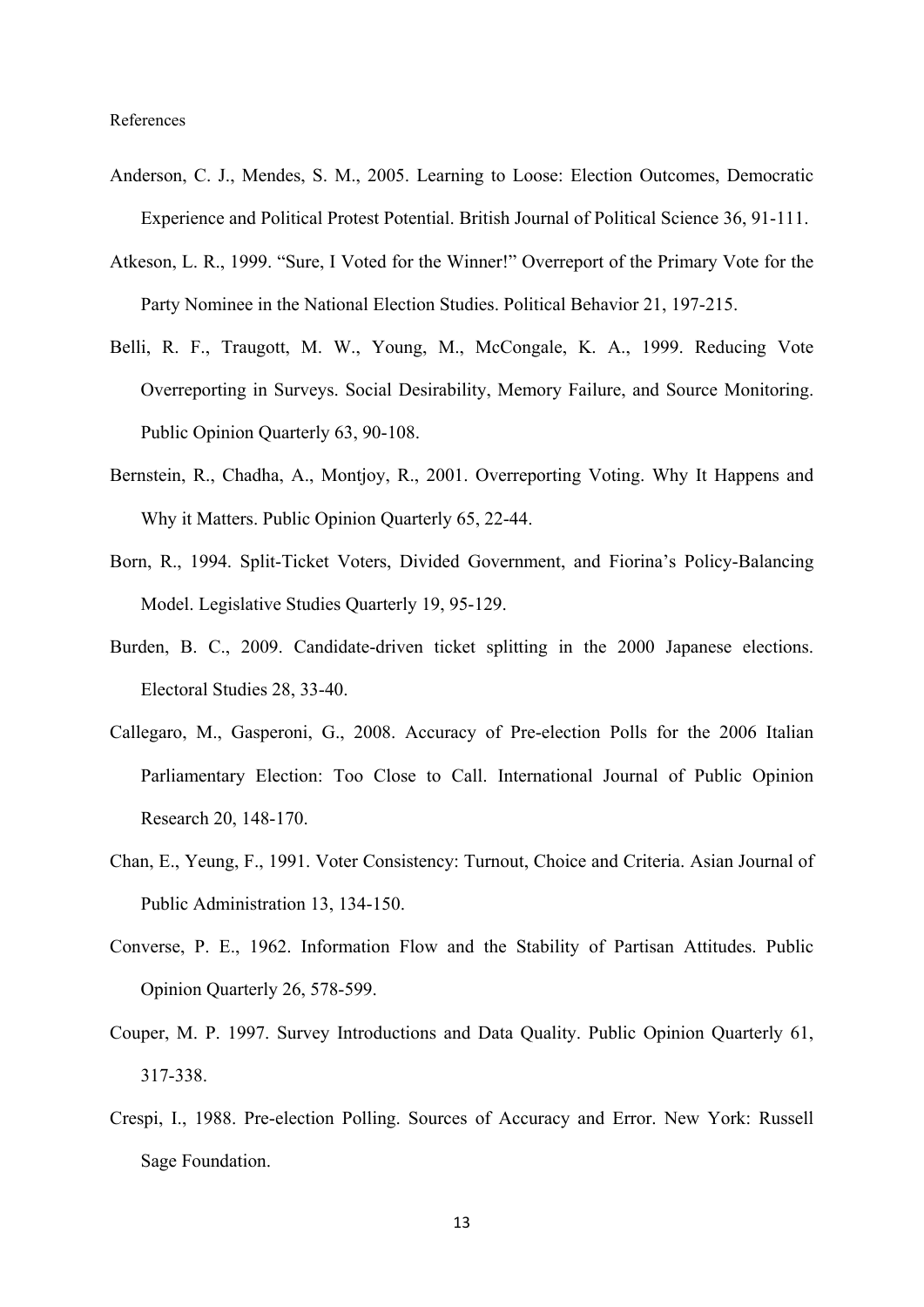- Curtice, J., Sparrow, N., 1997. How accurate are traditional Quota Opinion Polls? Journal of the Market Research Society 39, 433-448.
- Dalton, R. J., McAllister, I., Wattenberg, M. P., 2000. The Consequences of Partisan Dealignment. In Parties without Partisans. Political Change in Advanced Industrial Democracies, eds. R. J. Dalton, M. P. Wattenberg, pp. 37-63. Oxford: Oxford University Press.
- DeSart, J., Holbrook, T., 2003. Campaigns, Polls and the States: Assessing the Accuracy of Statewide Presidential Trial-Heat Polls. Political Research Quarterly 56, 431-439.
- Festinger, L., 1957. A Theory of Cognitive Dissonance. Stanford: Stanford University Press.
- Fiorina, M. P. 1992. Divided Government. New York: Macmillan.
- Gigerenzer, G., Todd, P. M., ABC Group, 1999. Simple Heuristics that Make Us Smart. New York: Oxford University Press.
- Granberg, D., Holmberg, S., 1988. The Political System Matters. Social Psychology and Voting Behaviour in Sweden and the United States. Cambridge: Cambridge University Press.
- Hilmer, R., Schleyer, N., 2000. Stimmensplitting bei der Bundestagswahl 1998. Strukturen, Trends und Motive. In Die Republik auf dem Weg zur Normalität?, eds. J. van Deth, H. Rattinger and E. Roller, pp. 173-197. Opladen: Leske+Budrich.
- Himmelweit, H. T., Jaeger, M., Stockdale, J., 1978. Memory for Past Vote: Implications of a Study of Bias in Recall. British Journal of Political Science 8, 365-375.
- Hobolt, S. B., Spoon, J.-J., Tilley, J., 2009. A Vote Against Europe? Explaining Defection at the 1999 and 2004 European Parliament Elections. British Journal of Political Science 39, 93-115.
- Joslyn, M. R., 2003. The Determinants and Consequences of Recall Error About Gulf War Preferences. American Journal of Political Science 47, 440-452.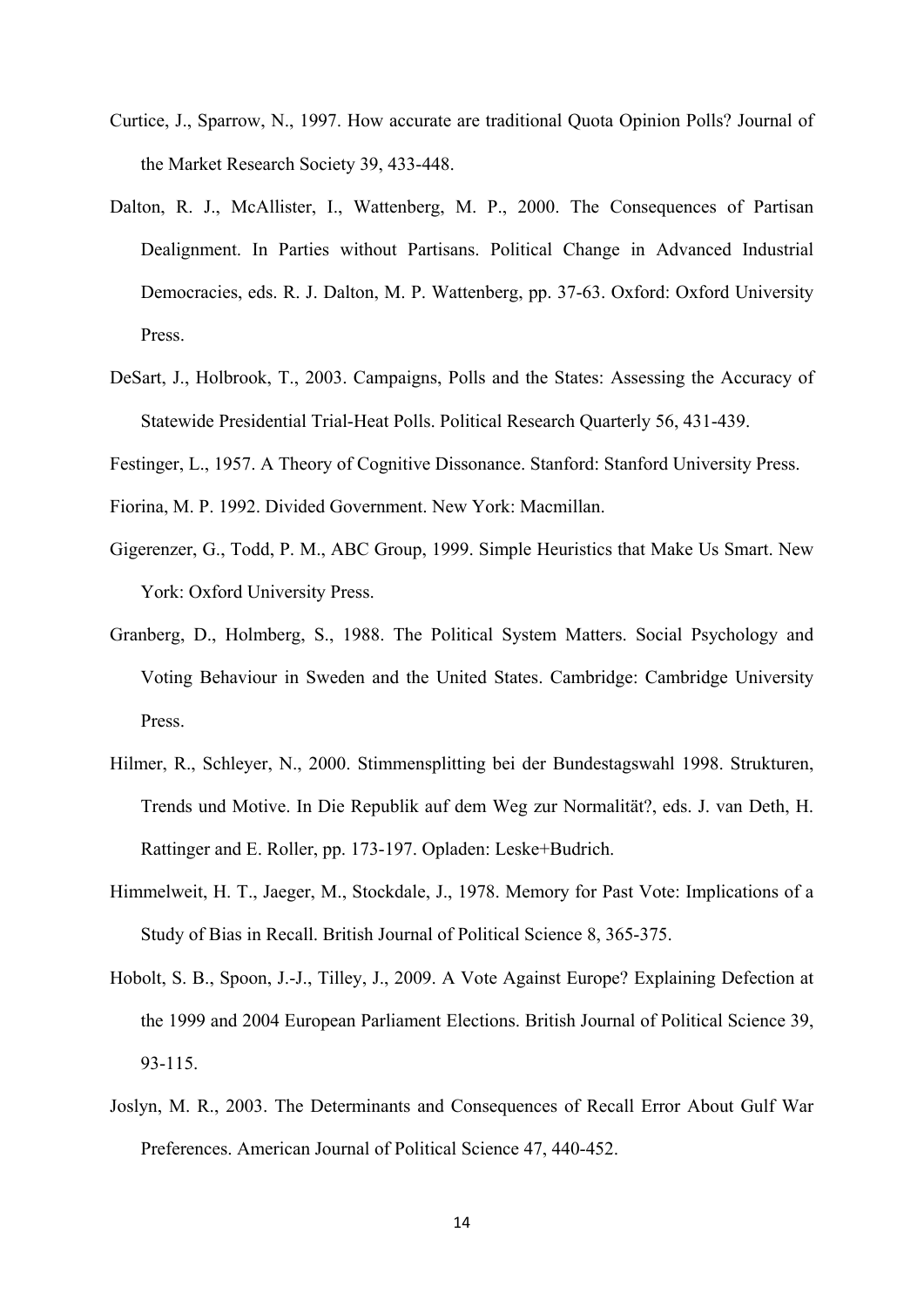- Kahneman, D., Tversky, A., 1979. Prospect Theory. An Analysis of Decision Making Under Risk. Econometrica 47, 263-291.
- Kalton, G., Kasprzyk, D., McMillen, D. B., 1989. Nonsampling Errors in Panel Surveys. In Panel Surveys, eds. Daniel Kasprzyk, Greg J. Duncan, Graham Kalton and M. P. Singh, pp. 249-270. New York: John Wiley.
- Kunda, Z., 1990. The Case for Motivated Reasoning. Psychological Bulletin 108 (3), 480- 498.
- Lau, R. R., 1994. An Analysis of the Accuracy of "Trial Heat" Polls during the 1992 Presidential Election. Public Opinion Quarterly 58, 2-20.
- Lodge, M., Taber, C. S., 2005. The Automaticity of Affect for Political Leaders, Groups, and Issues: An Experimental Test of the Hot Cognition Hypothesis. Political Psychology 26, 455-482.
- Namislo, D., Schorn, K., von Schwartzenberg, M., 2006. Wählerverhalten bei der Bundestagswahl 2005 nach Geschlecht und Alter. Wirtschaft und Statistik 58, 220-237.
- Ohr, D., Rattinger, H., 1993. Zur Beziehung zwischen in der Vorwahlzeit erhobenen Wahlabsichten und Wahlergebnissen. In Wahlen in Zeiten des Umbruchs, eds. O. W. Gabriel and K. G. Troitzsch, pp. 3-25. Frankfurt am Main: Peter Lang.
- Powers, E. A., Goudy, W. J., Keith, P. M., 1978. Congruence Between Panel and Recall Data in Longitudinal Research. Public Opinion Quarterly 42, 380-389.
- Rattinger, H., Ohr, D., 1989. Wahlprognosen in einer Welt ohne Stichprobenfehler: Analytische Überlegungen und empirische Befunde. In Wahlen und politische Einstellungen in der Bundesrepublik Deutschland. Neuere Entwicklungen der Forschung, eds. J. W. Falter, H. Rattinger and K. G. Troitzsch, pp.282-331. Frankfurt am Main: Peter Lang.
- Schoen, H., 2003. Wählerwandel und Wechselwahl. Eine vergleichende Untersuchung. Wiesbaden: Westdeutscher Verlag.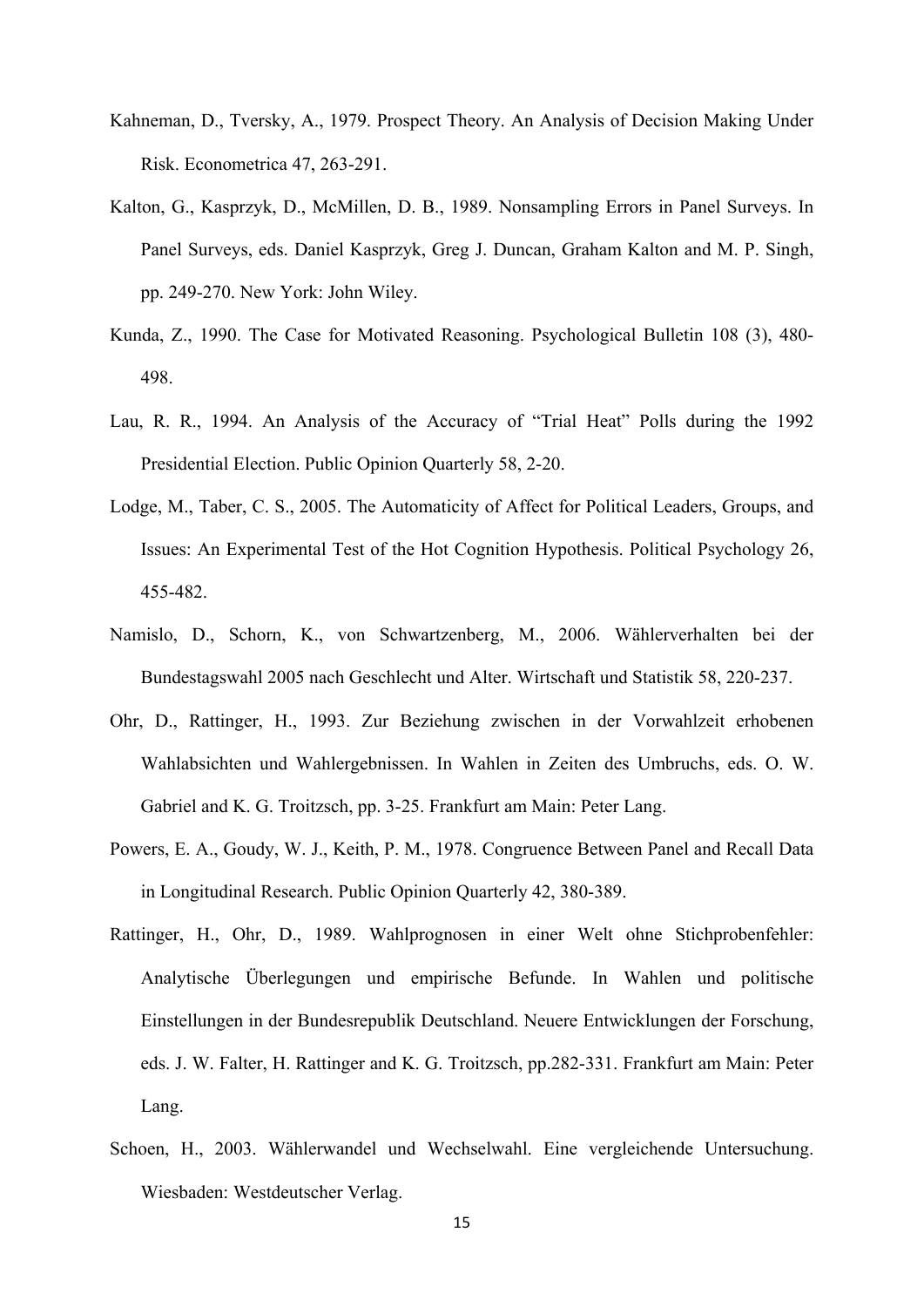- Shugart, M. S., Wattenberg, M. P., 2001. Mixed-Member Electoral Systems: A Definition and Typology. In Mixed-Member Electoral System – The Best of Both Worlds?, eds. M. S. Shugart and M. P. Wattenberg, pp. 9-24. Oxford: Oxford University Press.
- Taber, C. S., Lodge, M., 2006. Motivated Skepticism in the Evaluation of Political Beliefs. American Journal of Political Science 50, 755-769.
- Tourangeau, R., Rips, L. J., Rasinski, K., 2000. The Psychology of Survey Response. Cambridge: Cambridge University Press.
- Trystan, D., Scully, R., Wyn Jones, R., 2003. Explaining the 'Quiet Earthquake': Voting behaviour in the first election to the National Assembly for Wales. Electoral Studies 22, 635-650.
- van der Eijk, C., Niemöller, B., 1979. Recall Accuracy and its Determinants. Acta Politica 14, 289-342.
- van der Eijk, C., Niemöller, B., 1983. Electoral Change in the Netherlands. Empirical Results and Methods of Measurement. Amsterdam: CT Press.
- Waldahl, R., Aardal, B.O., 1982. Can We Trust Recall-Data? Scandinavian Political Studies 5, 101-116.
- Waldahl, R., Aardal, B. O., 2000. The Accuracy of Recalled Previous Voting: Evidence from Norwegian Election Study Panels. Scandinavian Political Studies 23, 373-389.
- Weir, B. T., 1975. The Distortion of Voter Recall. American Journal of Political Science 19, 53-62.
- Wright, G. C., 1993. Errors in Measuring Vote Choice in the National Election Studies, 1952- 88. American Journal of Political Science 37, 291-316.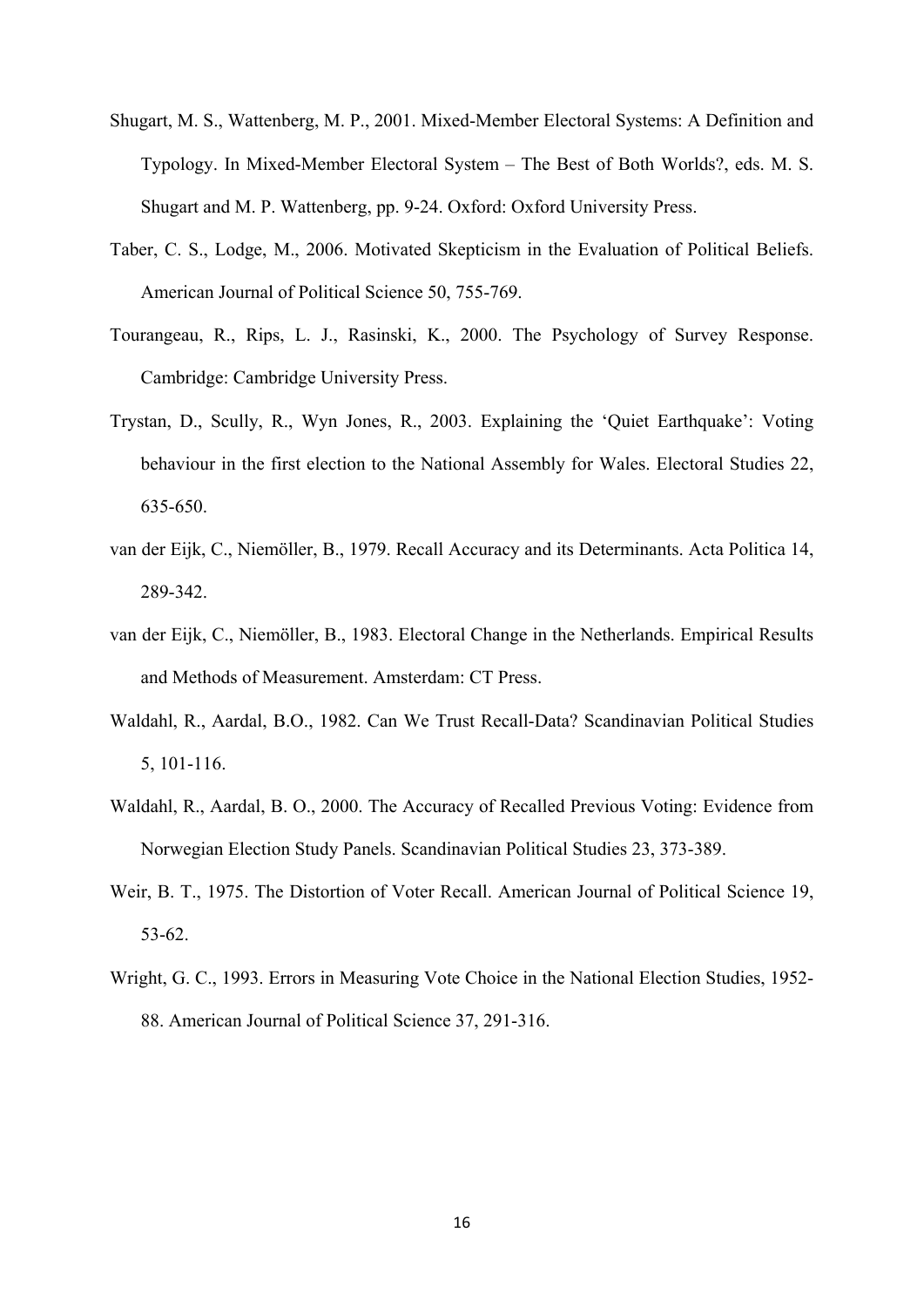# Table 1: Details of the three panel surveys

|                        | 1998-2002               | 2002-2005                 | 2005-2008              |
|------------------------|-------------------------|---------------------------|------------------------|
| Time of interview and  | Pre/post election       | Pre/post election         | Post election          |
| re-interview           | $(08/26/1998 -$         | $(08/04/2002 -$           | $(09/23/2005 -$        |
|                        | $11/28/1998$ – pre/post | $12/23/2002$ ) – pre/post | $10/13/2005$ – midterm |
|                        | election (08/04/2002-   | election (08/04/2005-     | $(11/11/2007 -$        |
|                        | 12/23/2002)             | 11/09/2005                | 07/24/2008             |
| Mode                   | $CAPI - CAPI$           | $CAPI - CATI$             | CAPI-CATI              |
| N (wave $1 -$ wave 2)  | $3337 - 1744$           | $3263 - 902$              | $2540 - 623$           |
| Attrition rate $(\% )$ | 48                      | 73                        | 75                     |

Respondents in the initial surveys were randomly drawn from the German population eligible to vote. The 1998-2002 and the 2002-2005 data sets are available at the GESIS data archive in Cologne. The 2005-2008 is available at http://www.dgfw.info/daten.php.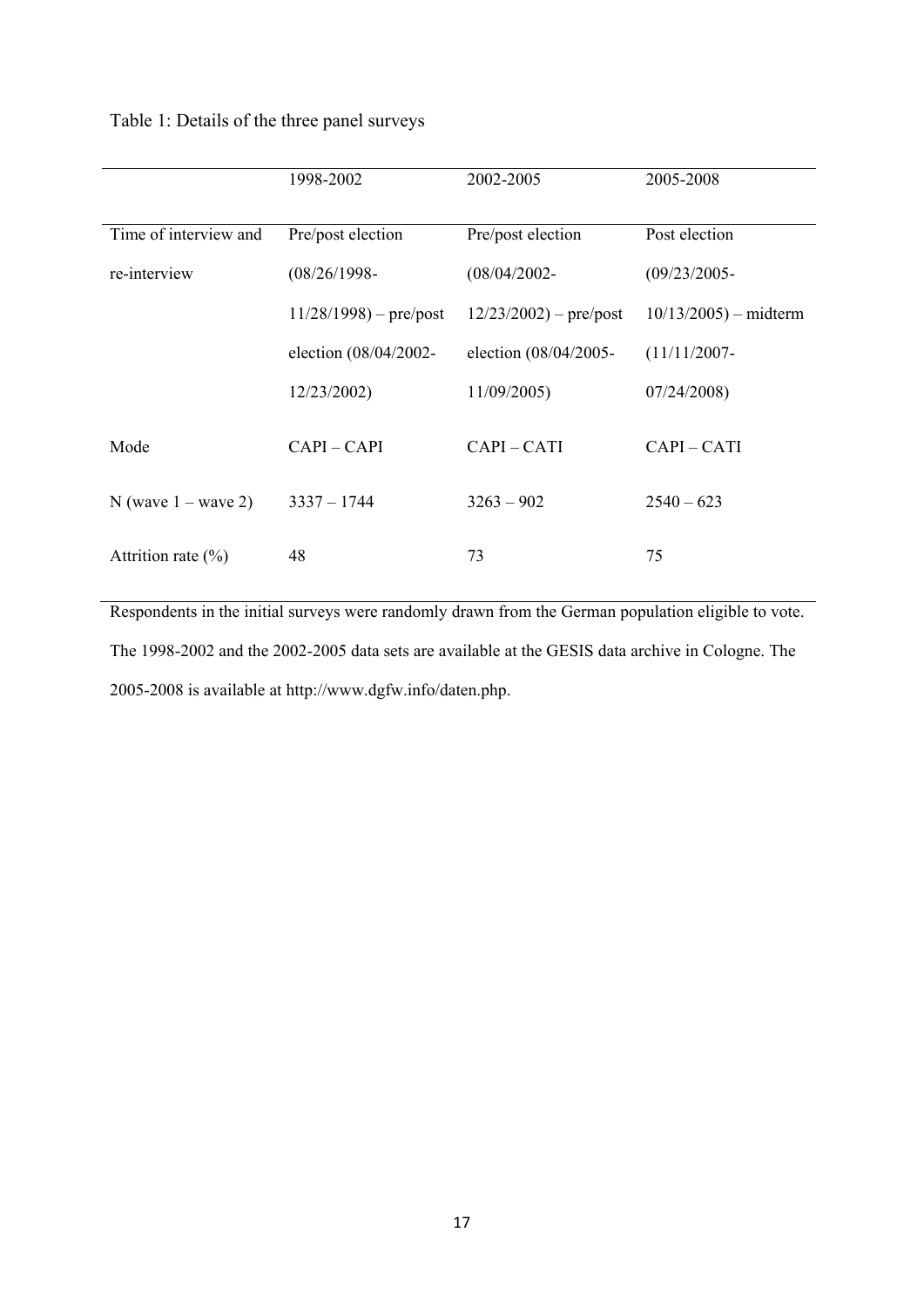| Table 2: Recall accuracy by ticket-splitting (in percent) |  |  |  |
|-----------------------------------------------------------|--|--|--|
|-----------------------------------------------------------|--|--|--|

|                 | 1998-2002 | 2002-2005 | 2005-2008 |
|-----------------|-----------|-----------|-----------|
| Straight-ticket | 72        | 70        | 79        |
| Split-ticket    | 36        | 36        | 38        |
| Total           | 64        | 61        | 66        |

Table 3: Effect of timing of interview on (reported) ticket-splitting (post-election interviews;

logistic regression)

|                                  | 1998-2002 | 2002-05   | 2005-07/8 |  |
|----------------------------------|-----------|-----------|-----------|--|
| Timing of interview $_{t-1}$     | 0.01      | 0.004     | $-0.01$   |  |
|                                  | (0.01)    | (0.004)   | (0.02)    |  |
| Constant                         | $-1.96**$ | $-1.64**$ | $-1.13**$ |  |
|                                  | (0.31)    | (0.17)    | (0.16)    |  |
| Adj. P-R <sup>2</sup> (McFadden) | $-0.002$  | $-0.002$  | $-0.002$  |  |
| N                                | 1254      | 1230      | 2021      |  |

Entries are unstandardized logit coefficiencts with robust standard errors in parentheses.

Significance levels:  $\# p \lt 0.10$ ,  $* p \lt 0.05$ ,  $** p \lt 0.01$ .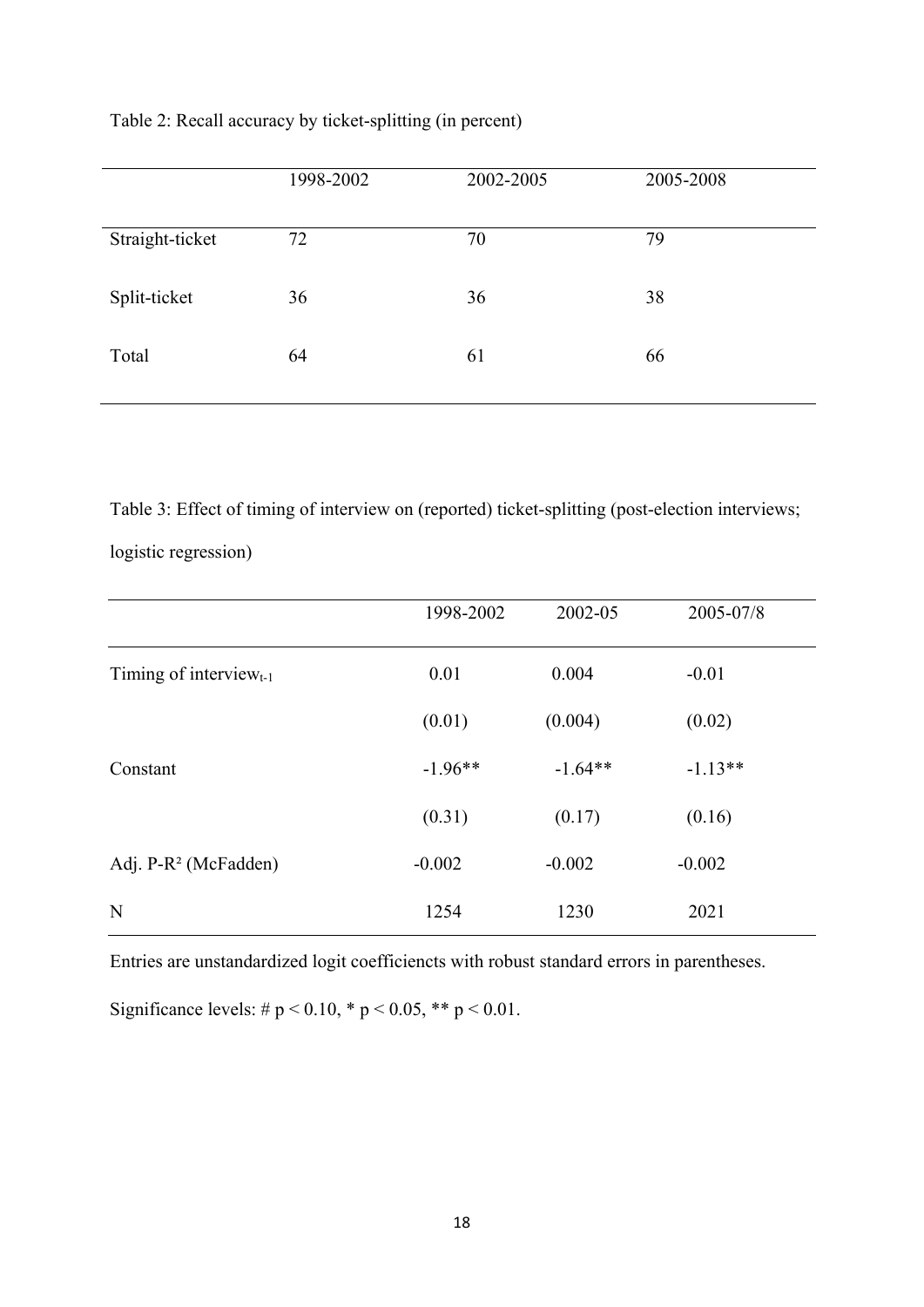Table 4: Effect of timing of interview on (reported) ticket-splitting (pre- and post-election interviews; logistic regression)

|                                                    | 1998-2002  | 2002-05   | 2005-07/8 |
|----------------------------------------------------|------------|-----------|-----------|
| Timing of interview $_{t-1}$                       | $-0.0001$  | $-0.002$  | --        |
|                                                    | (0.005)    | (0.002)   |           |
| (Timing of interview <sub>t-1</sub> ) <sup>2</sup> | $-0.00001$ | 0.0001    | --        |
|                                                    | (0.0002)   | (0.0001)  |           |
| Constant                                           | $-1.57**$  | $-1.46**$ | --        |
|                                                    | (0.10)     | (0.09)    |           |
| Adj. P-R <sup>2</sup> (McFadden)                   | $-0.003$   | $-0.002$  | --        |
| $\mathbf N$                                        | 2319       | 2110      |           |

Entries are unstandardized logit coefficiencts with robust standard errors in parentheses.

Significance levels: #  $p < 0.10$ , \*  $p < 0.05$ , \*\*  $p < 0.01$ .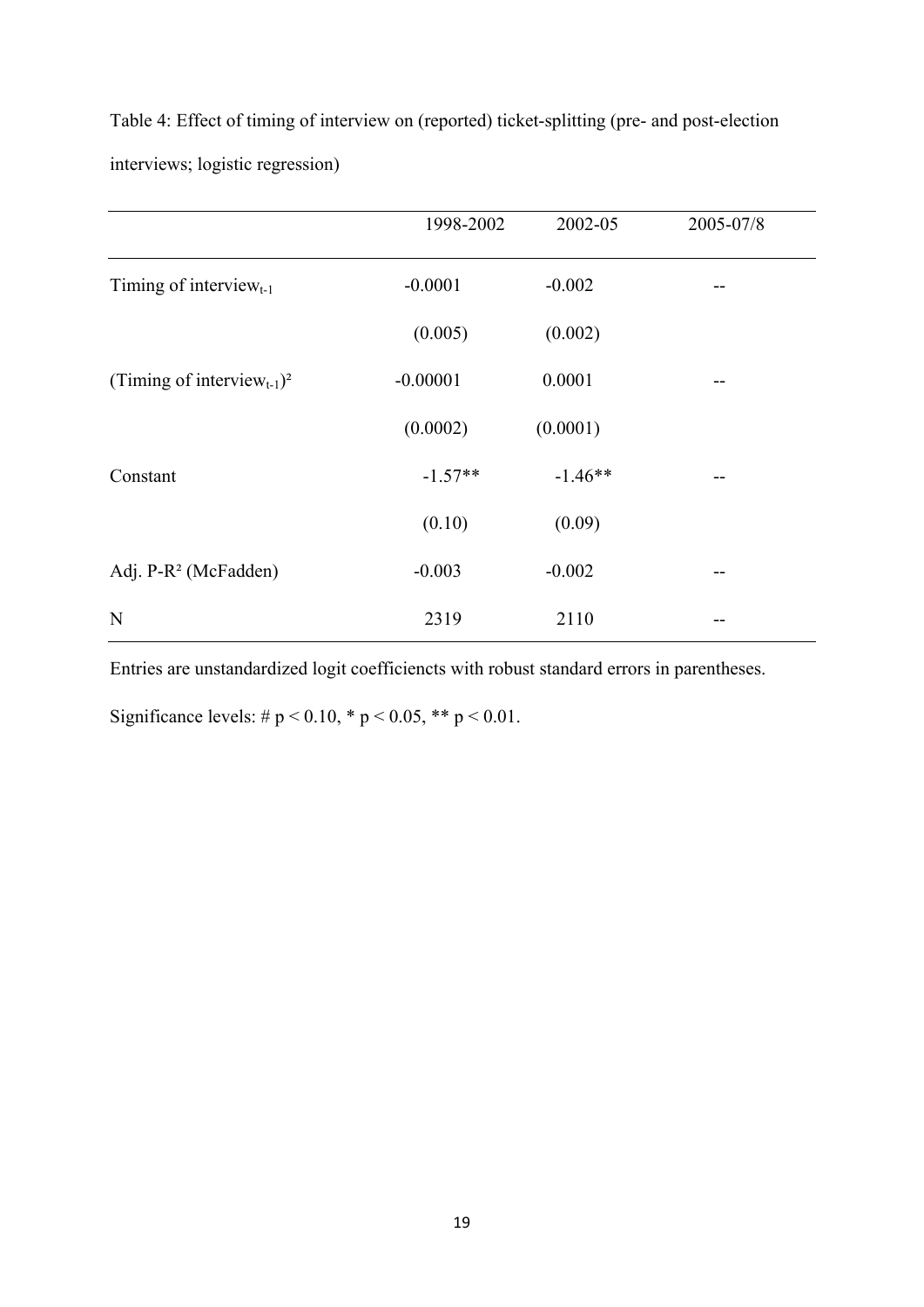|                             | 1998-2002     | 2002-05   | 2005-07/8 |  |
|-----------------------------|---------------|-----------|-----------|--|
| Age                         | $0.02*$       | $-0.03$   | $-0.002$  |  |
|                             | (0.01)        | (0.06)    | (0.011)   |  |
| Education - low             | $-0.10$       | 0.39      | $-0.20$   |  |
|                             | (0.25)        | (0.37)    | (0.41)    |  |
| Education - high            | 0.33          | $-0.08$   | $0.08\,$  |  |
|                             | (0.25)        | (0.36)    | (0.38)    |  |
| Interest in politics        | $1.23*$       | $1.80*$   | 0.99      |  |
|                             | (0.48)        | (0.70)    | (0.74)    |  |
| Internal efficacy           | $0.20\,$      | $-0.94#$  | $-0.35$   |  |
|                             | (0.40)        | (0.51)    | (0.65)    |  |
| Political knowledge         | $-0.24$       | 0.02      | $-0.58#$  |  |
|                             | (0.20)        | (0.33)    | (0.35)    |  |
| Party identification        | $-0.17$       | 0.47      | 0.30      |  |
|                             | (0.31)        | (0.43)    | (0.43)    |  |
| Clarity of party preference | $0.85**$      | 0.65#     | $1.35**$  |  |
|                             | (0.24)        | (0.34)    | (0.38)    |  |
| Change in vote choice       | $-2.49**$     | $-2.39**$ | $-1.82**$ |  |
|                             | (0.22)        | (0.31)    | (0.33)    |  |
| Ticket-splitting $t-1$      | $-1.00**$     | $-1.08**$ | $-1.84**$ |  |
|                             | (0.27)        | (0.39)    | (0.36)    |  |
| Ticket-splitting $t$        | $-0.01$<br>20 | $0.36\,$  | --        |  |

| Table 5: Determinants of recall accuracy in three German panel studies (logistic regression) |  |  |  |  |
|----------------------------------------------------------------------------------------------|--|--|--|--|
|                                                                                              |  |  |  |  |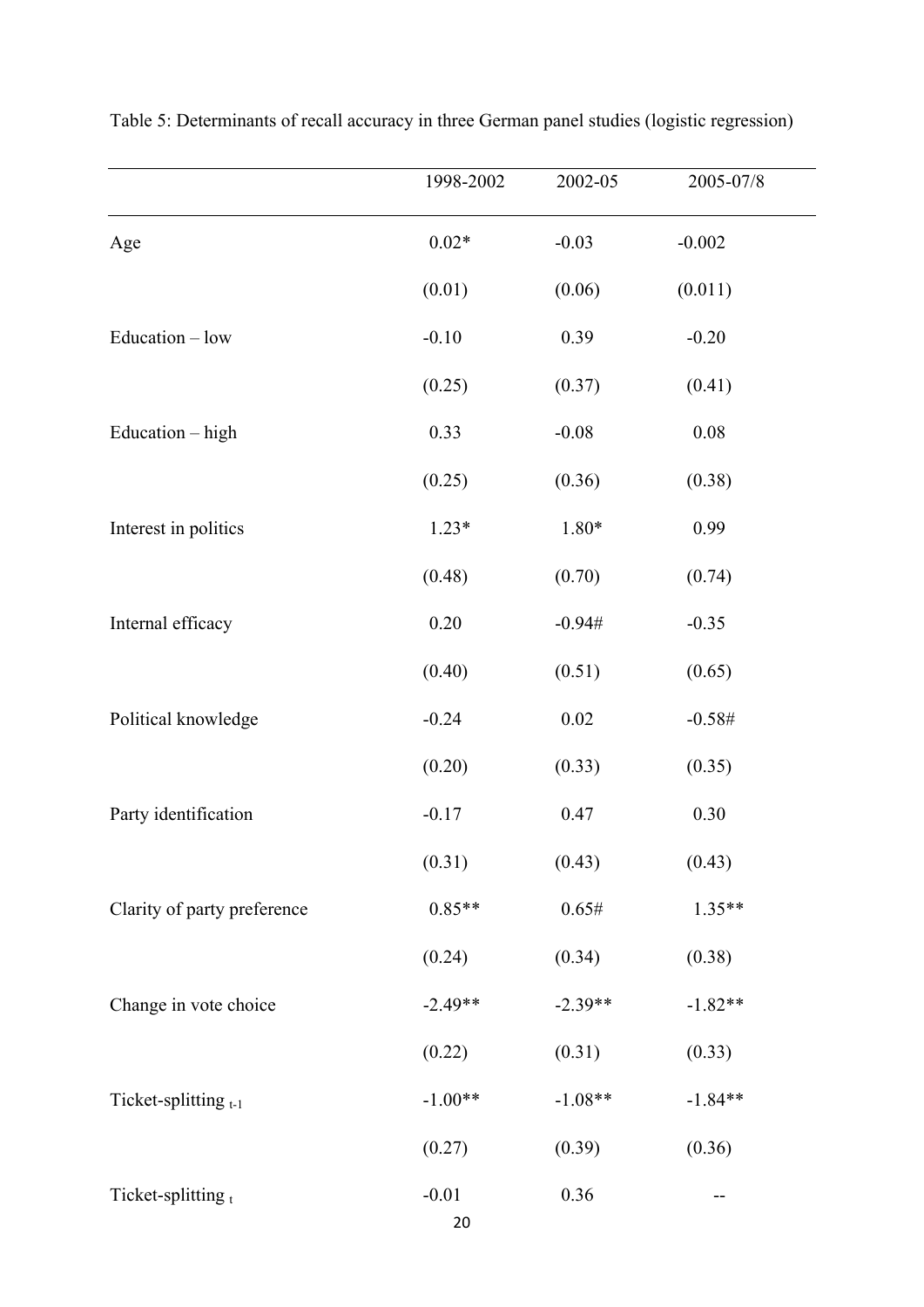|                                              | (0.26)     | (0.36)   |        |
|----------------------------------------------|------------|----------|--------|
| Timing of interview $_{t-1}$                 | $0.01*$    | 0.008    | 0.04   |
|                                              | (0.01)     | (0.005)  | (0.03) |
| (Timing of interview $_{t-1}$ ) <sup>2</sup> | $-0.0004#$ | 0.0001   | --     |
|                                              | (0.0002)   | (0.0002) |        |
| Constant                                     | 0.47       | 1.01     | 1.25   |
|                                              | (0.54)     | (0.78)   | (0.98) |
| Adj. P-R <sup>2</sup> (McFadden)             | 0.29       | 0.28     | 0.32   |
| N                                            | 1107       | 635      | 446    |

Entries are unstandardized logit coefficiencts with robust standard errors in parentheses.

Significance levels: #  $p < 0.10$ , \*  $p < 0.05$ , \*\*  $p < 0.01$ .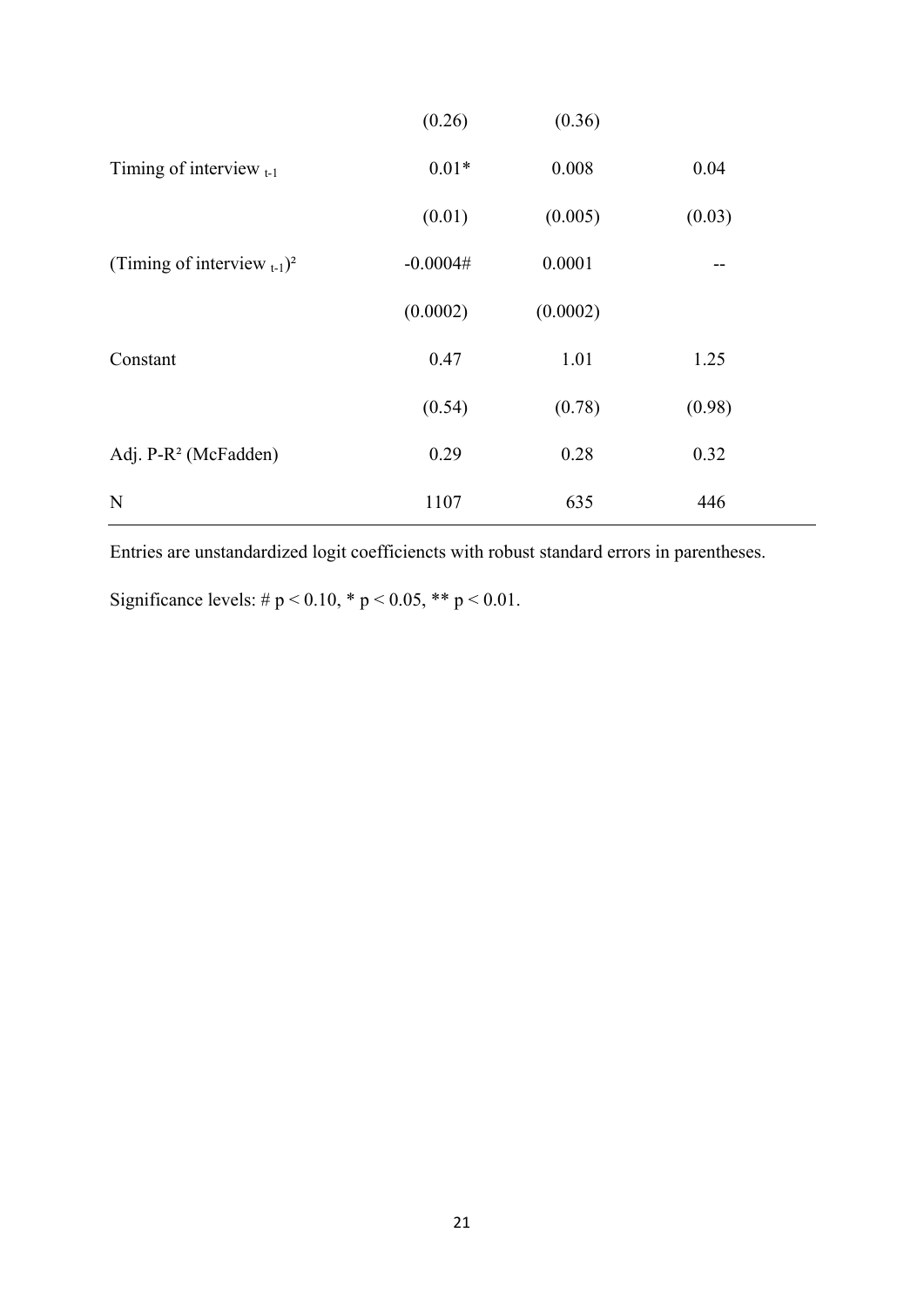Figure 1: Recall accuracy by ticket-splitting and vote switching (in percent, with 95-percent confidence intervals)



a. Panel 1998-2002



# b. Panel 2002-2005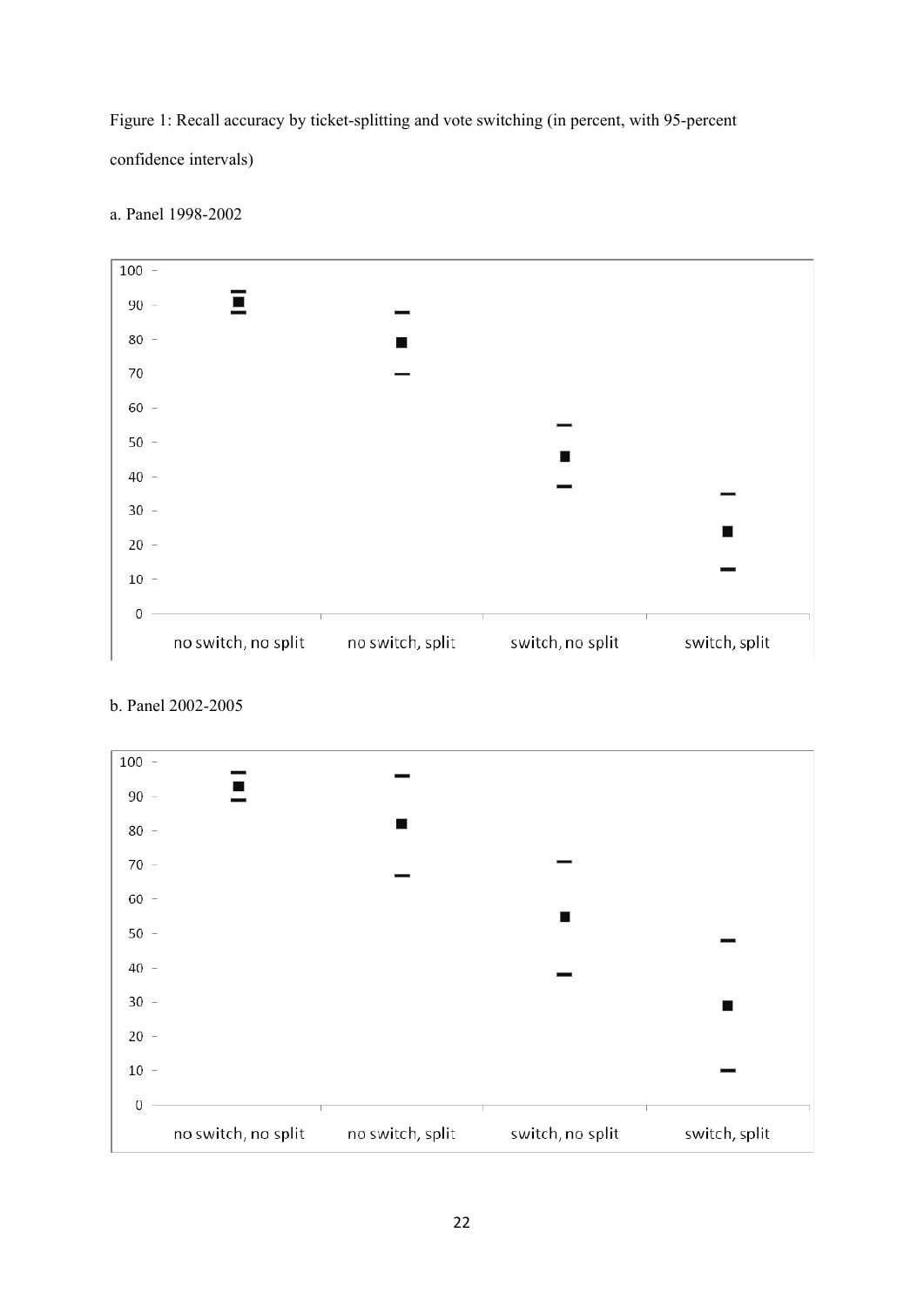### c. Panel 2005-2008

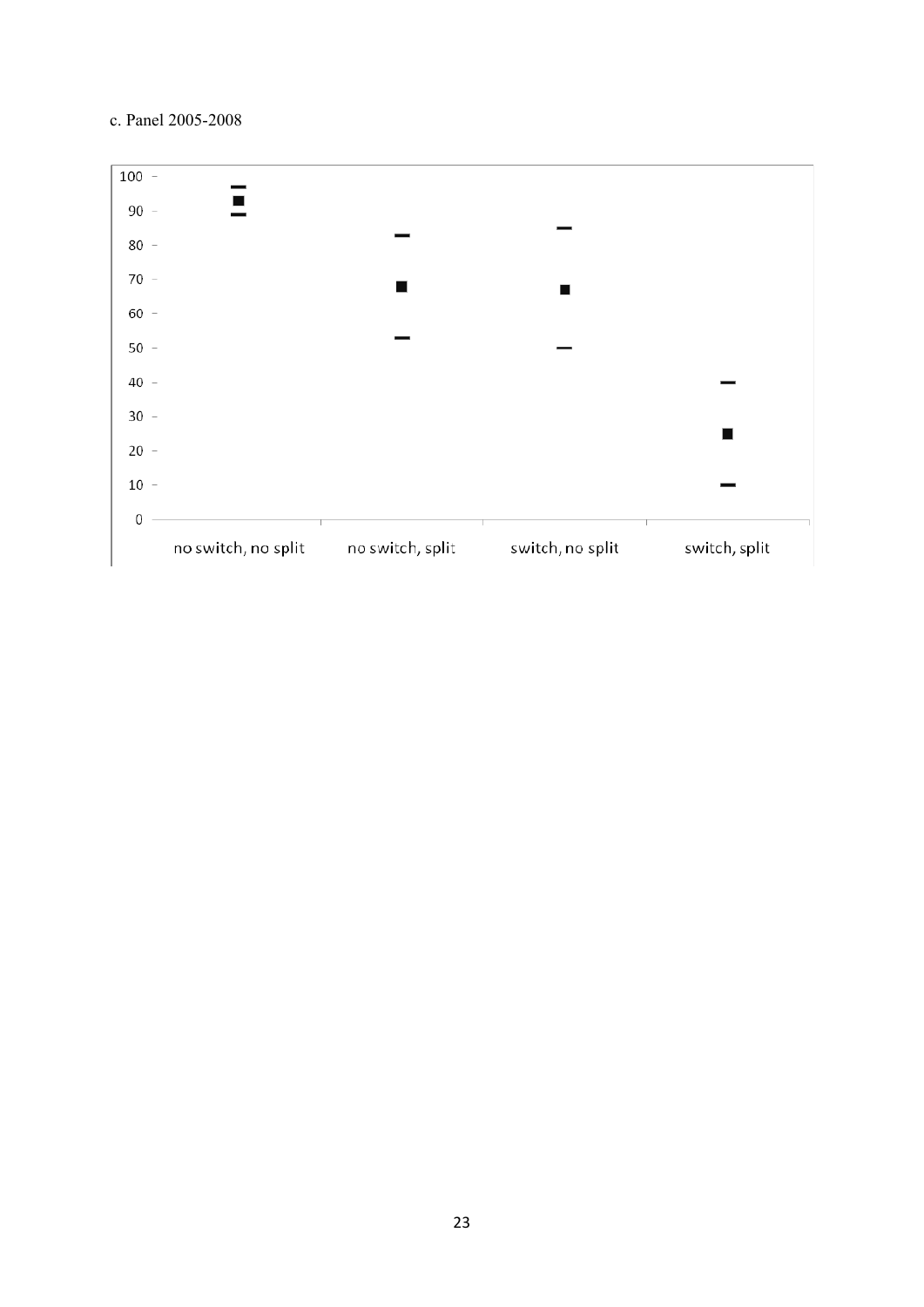Appendix A: Indicators

Age: respondent's age in years.

Education – low: 1: primary education, 0: otherwise.

Education – high: 1: high school diploma, 0: otherwise.

Interest in politics: "How strongly are you interested in politics?" five-point scale, rescaled to  $0$  (not at all) – 1 (strongly interested).

Internal efficacy: 2002-2005: "Political issues are so complicated that I cannot understand them." (five-point scale), 2007/8: "Often for me it is hard to understand political issues." (seven-point scale). Re-scaled to 0 (not efficacious) – 1 (highly efficacious).

Political knowledge: "In federal elections voters have two votes. Do you happen to know which one is more important in determining the relative strengths of the parties represented in the Bundestag? Is it the first vote, the second vote, or are both votes equally important?" 1: correct answer (second vote); 0: wrong answer or don't know.

Party identification: "In the Federal Republic, many people lean towards a political party for an extended period of time although they vote for a different party now and then. How about you: Do you—generally speaking—lean towards a political party? And if so: Which party?" "How strongly do you lean towards this party?" 0: no identification; 0.5: (very) weak or medium identification; 1: (very) strong identification).

Clarity of party preference: Respondents were asked for the two most important problems and which party they consider most capable of addressing each of these issues. 0: no mention of the chosen party; 0.5: one mention of the chosen party; 1: two mentions of the chosen party.

Change in vote choice: 0: respondent gives the same party in wave 2 interview when asked for vote choice in the previous election as she gave in the wave 1 interview when asked for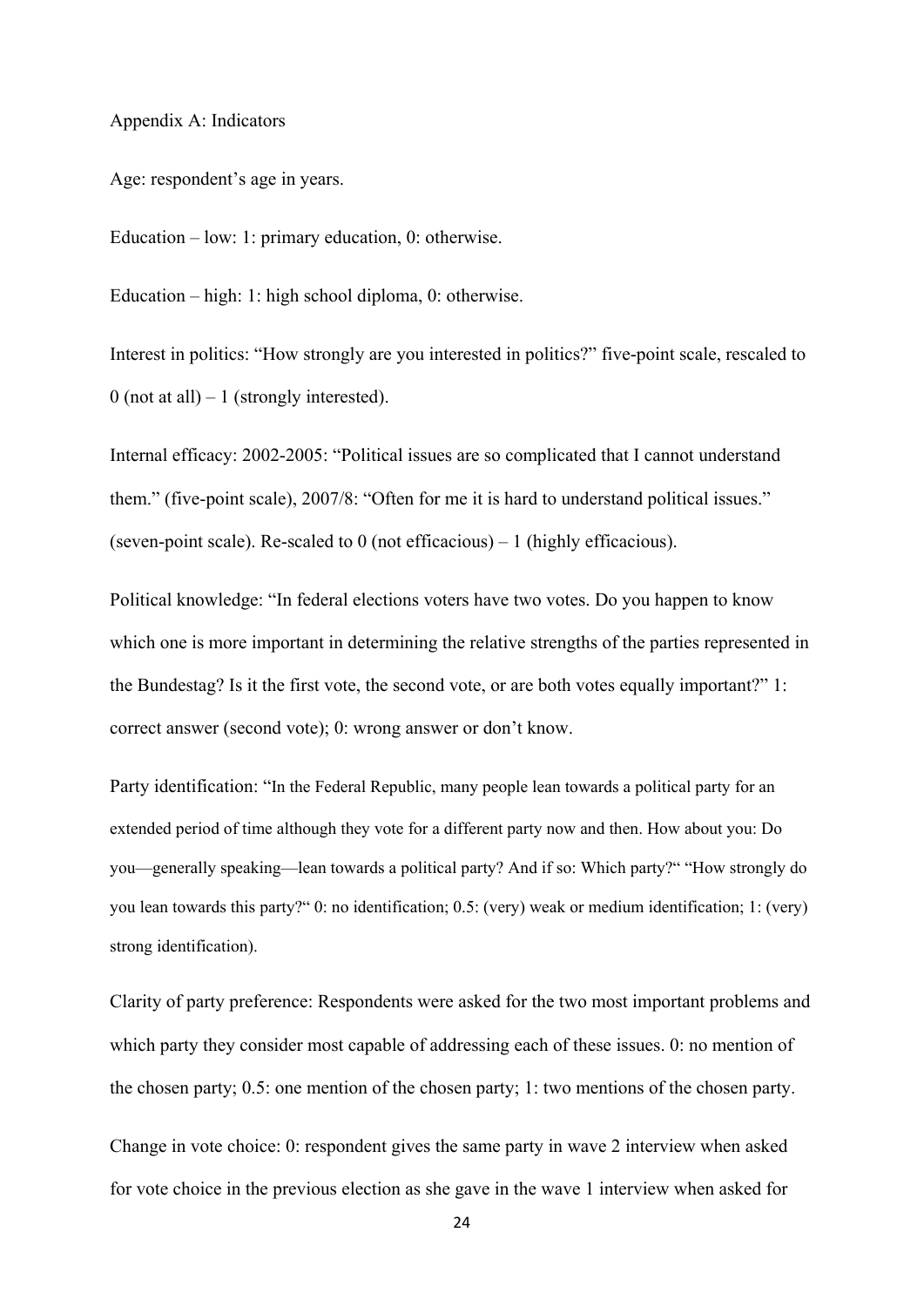current vote choice; 1: respondent gives not the same party in wave 2 interview when asked for vote choice in the previous election as she gave in the wave 1 interview when asked for current vote choice.

Ticket-splitting: 0: first and second vote, according to responses in the wave 1 interview, cast for the same party; 1: first and second vote, according to responses in the wave 1 interview, cast for different parties.

Additional variables in Heckman models

Gender: 0: male; 1: female.

Married: 1: married; 0: otherwise.

Citizen duty: "In democracy it is the citizens' duty to participate in elections." Five pointscale, rescaled to 0 (strongly disagree) – 1 (strongly agree).

Inclination to answer: "Do you want to be interviewed again at the next federal election?" (1998, 2002): 1: yes; 0: no; interviewer-rating of the respondent's inclination to answer questions; five-point scale, rescaled to  $0$  (not very inclined) – 1 (strongly inclined).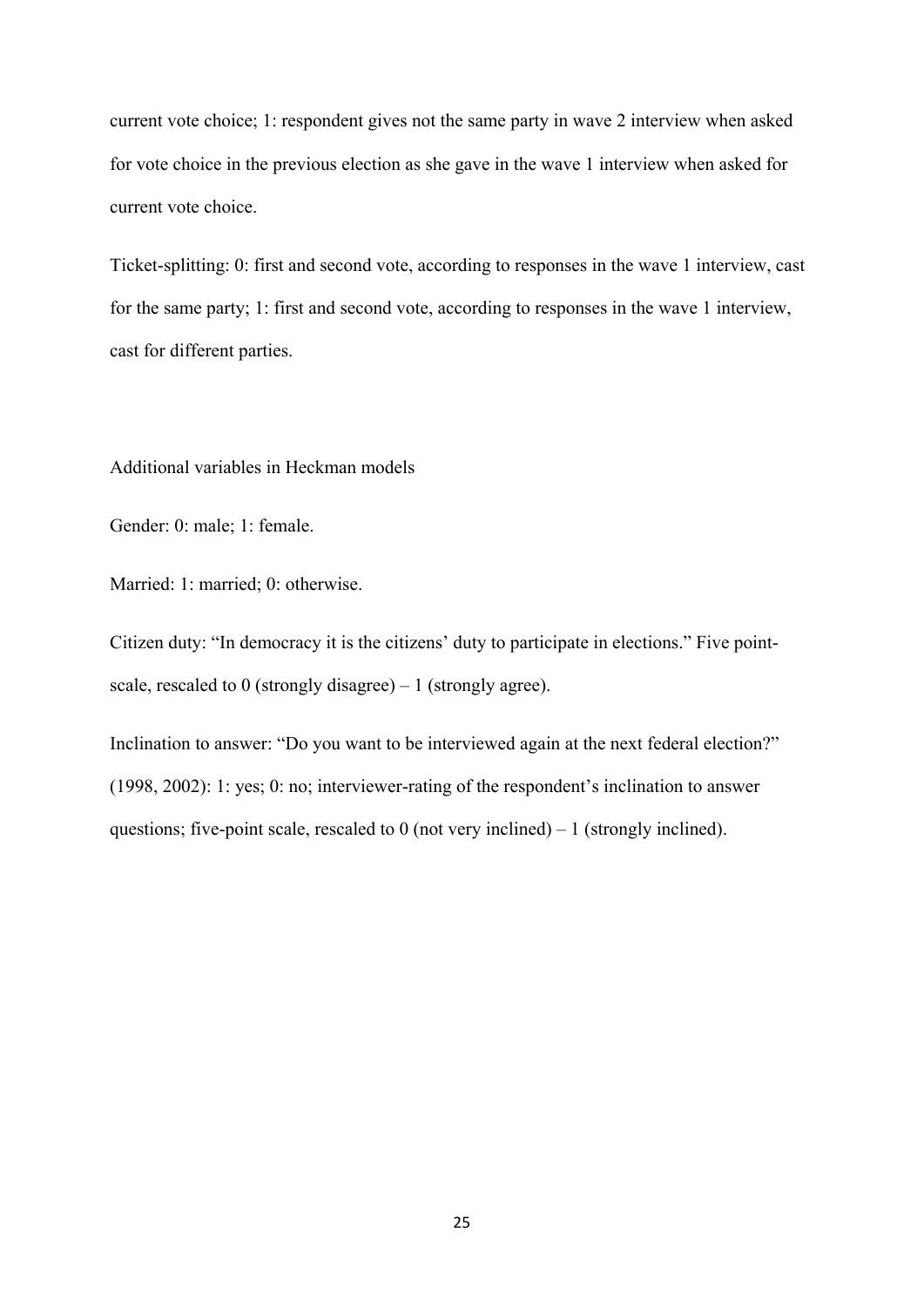# Appendix B

|                               | 1998-2002 | 2002-05  | 2005-07/8 |  |
|-------------------------------|-----------|----------|-----------|--|
| Second Stage: Recall accuracy |           |          |           |  |
| Age                           | $0.008*$  | $-0.002$ | $-0.001$  |  |
|                               | (0.004)   | (0.005)  | (0.006)   |  |
| $Education - low$             | $-0.02$   | 0.25     | $-0.07$   |  |
|                               | (0.15)    | (0.20)   | (0.23)    |  |
| Education - high              | 0.15      | $-0.06$  | $0.02\,$  |  |
|                               | (0.14)    | (0.19)   | (0.22)    |  |
| Interest in politics          | $0.64*$   | $0.87*$  | 0.46      |  |
|                               | (0.26)    | (0.39)   | (0.41)    |  |
| Internal efficacy             | $0.10\,$  | $-0.51#$ | $-0.10$   |  |
|                               | (0.21)    | (0.27)   | (0.34)    |  |
| Political knowledge           | $-0.20#$  | $-0.05$  | $-0.30$   |  |
|                               | (0.11)    | (0.17)   | (0.19)    |  |
| Party identification          | $-0.07$   | 0.24     | $0.16\,$  |  |
|                               | (0.17)    | (0.23)   | (0.24)    |  |
| Clarity of party preference   | $0.46**$  | $0.36*$  | $0.75**$  |  |

Table A1: Heckman probit selection models for recall accuracy in three panel surveys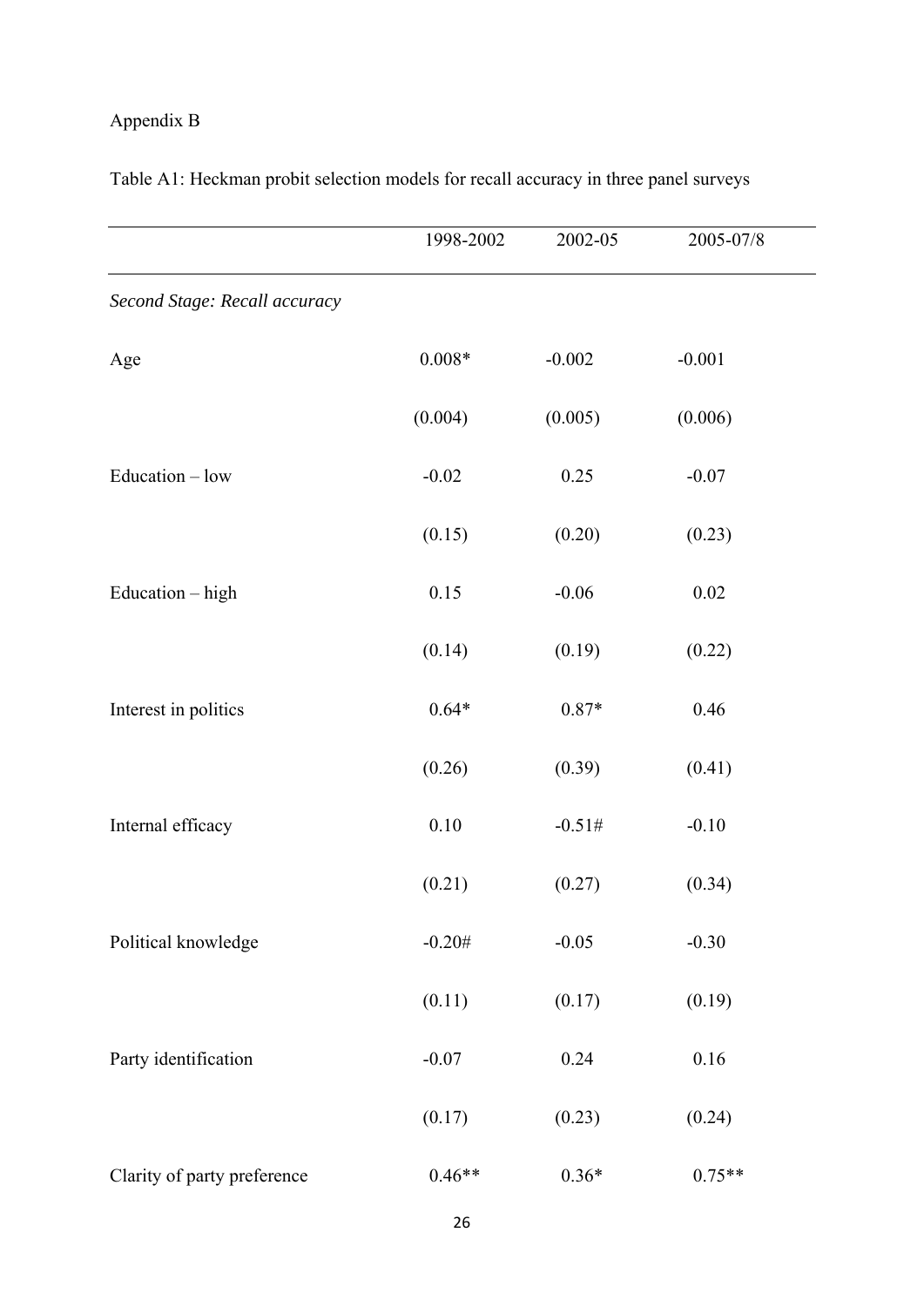|                                           | (0.14)    | (0.18)    | (0.21)    |
|-------------------------------------------|-----------|-----------|-----------|
| Change in vote choice                     | $-1.40**$ | $-1.33**$ | $-1.03**$ |
|                                           | (0.13)    | (0.18)    | (0.18)    |
| Ticket-splitting t-1                      | $-0.56**$ | $-0.62**$ | $-1.06**$ |
|                                           | (0.15)    | (0.21)    | (0.20)    |
| Ticket-splitting t                        | $-0.03$   | 0.16      |           |
|                                           | (0.14)    | (0.19)    |           |
| Timing of interview t-1                   | 0.19      | 0.004     | $0.02\,$  |
|                                           | (0.11)    | (0.003)   | (0.02)    |
| (Timing of interview $t-1$ ) <sup>2</sup> | $-0.60*$  | 0.0001    |           |
|                                           | (0.29)    | (0.0001)  |           |
| Constant                                  | 0.69      | 1.14#     | 0.71      |
|                                           | (0.37)    | (0.59)    | (0.99)    |
| First stage: re-interview                 |           |           |           |
| Age                                       | $-0.001$  | 0.004#    | $0.005*$  |
|                                           | (0.002)   | (0.002)   | (0.003)   |
| Gender                                    | $0.07\,$  | $-0.14*$  | 0.01      |
|                                           | (0.06)    | (0.07)    | (0.08)    |
| Education - low                           | $-0.15$   | $-0.07$   | $-0.25*$  |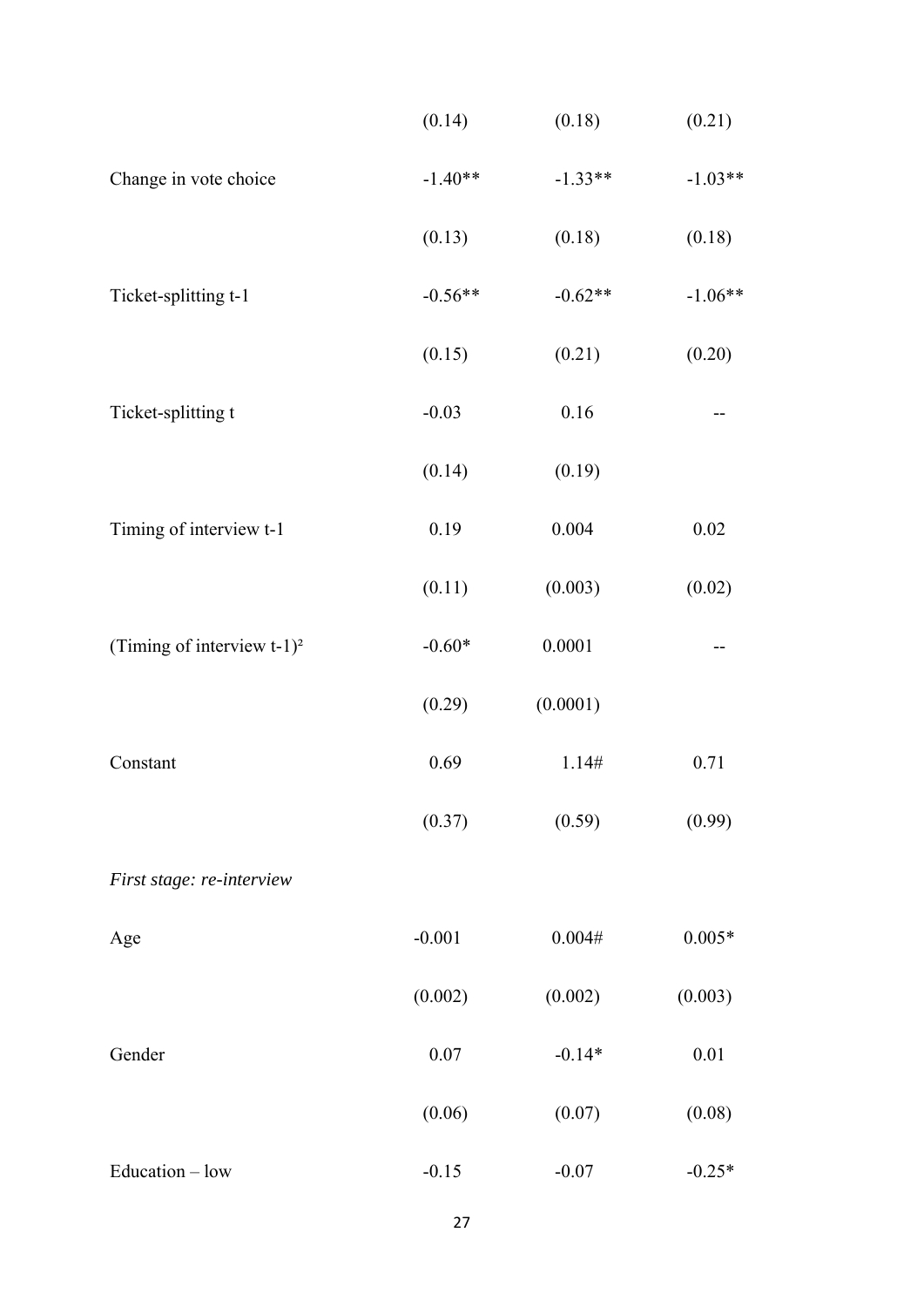|                       | (0.08)    | (0.09)    | (0.11)    |
|-----------------------|-----------|-----------|-----------|
| Education - high      | $-0.07$   | 0.01      | 0.19#     |
|                       | (0.08)    | (0.09)    | (0.10)    |
| Married               | $0.23**$  | $0.27**$  | 0.05      |
|                       | (0.06)    | (0.07)    | (0.09)    |
| Interest in politics  | $0.47**$  | $0.92**$  | $0.92**$  |
|                       | (0.14)    | (0.16)    | (0.20)    |
| Party identification  | $0.38**$  | $0.30**$  | $0.45**$  |
|                       | (0.08)    | (0.10)    | (0.11)    |
| Citizen duty          | $0.59**$  | $0.71**$  |           |
|                       | (0.13)    | (0.16)    |           |
| Political knowledge   | 0.10      | $0.30**$  | 0.13      |
|                       | (0.06)    | (0.07)    | (0.09)    |
| Inclination to answer | $0.60**$  | $0.56**$  | $2.10**$  |
|                       | (0.08)    | (0.11)    | (0.59)    |
| Constant              | $-1.97**$ | $-2.98**$ | $-4.14**$ |
|                       | (0.16)    | (0.20)    | (0.59)    |
| $\rho$                | $-0.30$   | $-0.30$   | $-0.01$   |
|                       | (0.22)    | (0.26)    | (0.40)    |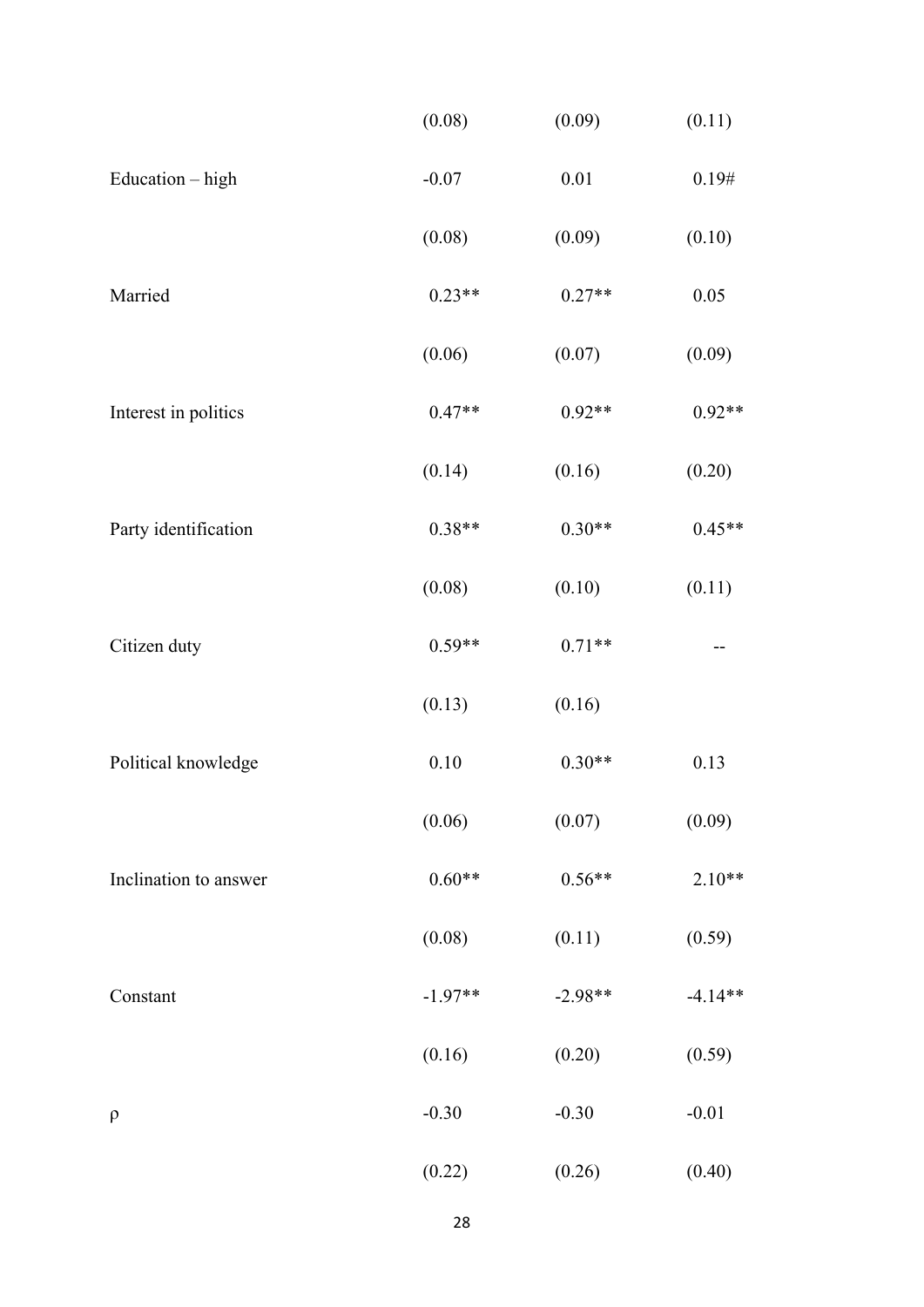| p (test of independence) | 0.20 | 0.28 | 0.98 |
|--------------------------|------|------|------|
| Censored N               | 1607 | 2132 | 1714 |
| N                        | 2714 | 2767 | 2160 |

Entries are unstandardized probit coefficients with robust standard errors in parentheses.

Significance levels:  $\# p \le 0.10$ ,  $* p \le 0.05$ ,  $** p \le 0.01$ .

Voter characteristics in the first-stage equation are gleaned from wave 1, in the second-stage equation from wave 2. Replacing wave 2 information by wave 1 information in the second stage equation does not alter the substantive findings.

|                      | 1998-2002 | 2002-05 | 2005-07/8 |  |
|----------------------|-----------|---------|-----------|--|
| Recall               | 0.71      | 0.76    | 0.73      |  |
| Age                  | 51.36     | 53.42   | 53.25     |  |
| Education - low      | 0.32      | 0.32    | 0.28      |  |
| Education $-$ high   | 0.29      | 0.35    | 0.41      |  |
| Interest in politics | 0.62      | 0.66    | 0.64      |  |
| Internal efficacy    | 0.62      | 0.44    | 0.61      |  |
| Political knowledge  | 0.59      | 0.42    | 0.52      |  |
| Party identification | 0.65      | 0.64    | 0.67      |  |

Appendix C: Descriptive statistics